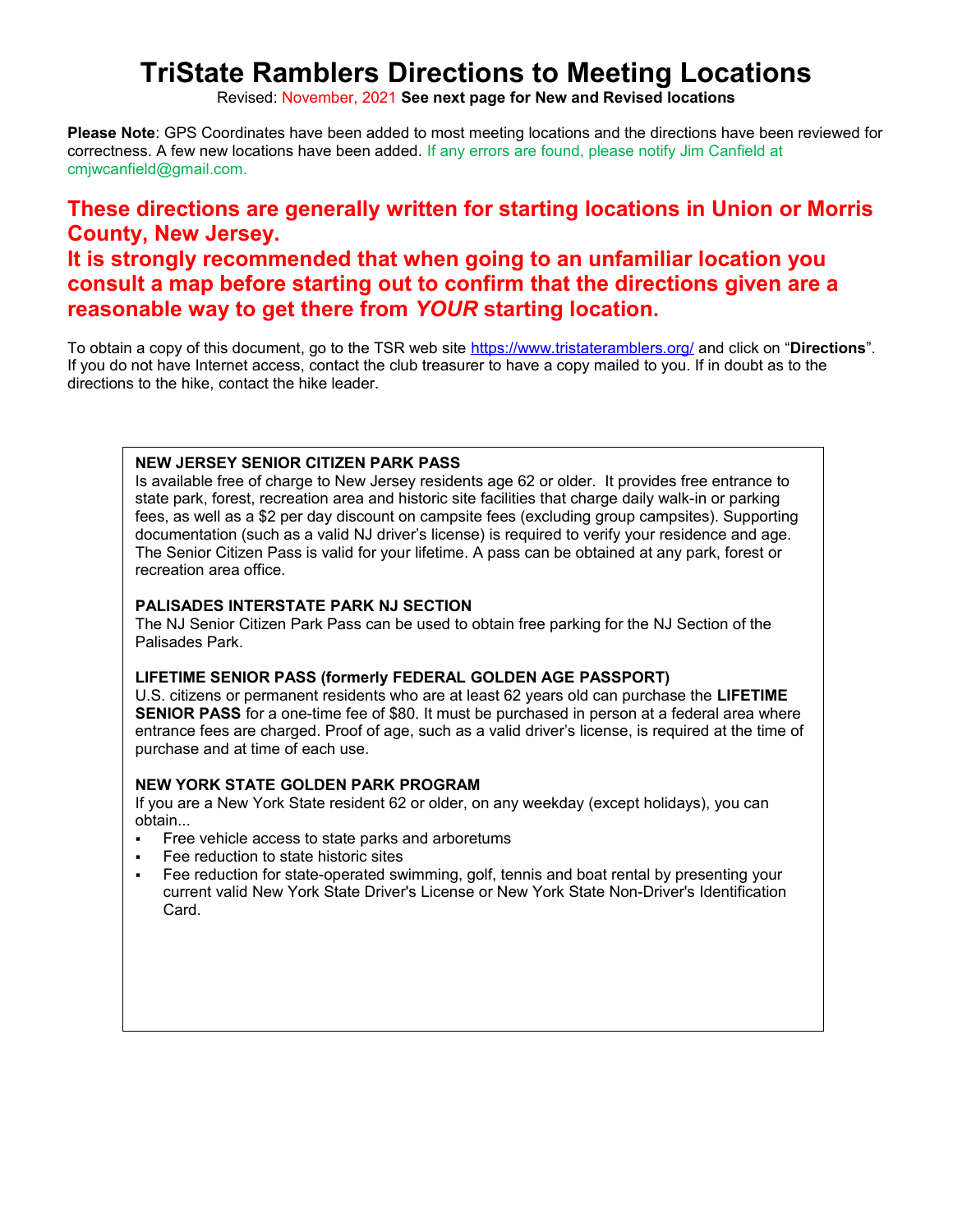# **NOTE: Street addresses have been added to a few locations. More will appear in the future.**

## **Revisions in this release of Dec 2020**

### **New locations**

**ABRAM S. HEWITT STATE FOREST, Highlands Preserve Passaic County Park**

**CUSHETUNK MOUNTAIN PRESERVE** Trailheads at Old Mountain Road and Pickell Park

**ESSEX COUNTY ENVIRONMENTAL CENTER (ECEC)**, Roseland, NJ

**JEFFERSON LAKE AND SUNSET BRANCH LOOP,** Stanhope, NJ

**LAKE AEROFLEX (AKA NEW WAWAYANDA LAKE**), Andover Township, NJ

**MONKSVILLE RESERVOIR**, Hewitt, NJ

**PAULINSKILL LAKE, Plotts Road, Newton, NJ**

**SAXON LAKE/MUSCONETCONG RIVER, Stanhope, NJ**

**SIX MILE RUN**, 625 Canal Road, Somerset, NJ

**SOUTH MOUNTAIN RESERVATION**, Milburn and West Orange, NJ, Added location **Dogwood Hillside**

**SPLITROCK RESERVOIR See FARNY AREA, Fisherman's Parking area at Splitrock reservoir**

**SWARTSWOOD LAKE SWARTSWOOD STATE PARK**, Swartswood, NJ

## **Revised directions – Old locations**

**COOPER MILL**, Chester, NJ - added street address

**JENNY JUMP STATE FOREST**, Hope, NJ - **Main Park area** – Revised details of going to parking after entering the park

**TOURNE PARK – East Entrance**, **Boonton, NJ – Added directions from I-80 Denville, NJ**

**WAWAYANDA STATE PARK**, Hewitt, NJ – changed Caution note to say This REAR GATE is almost ALWAYS CLOSED.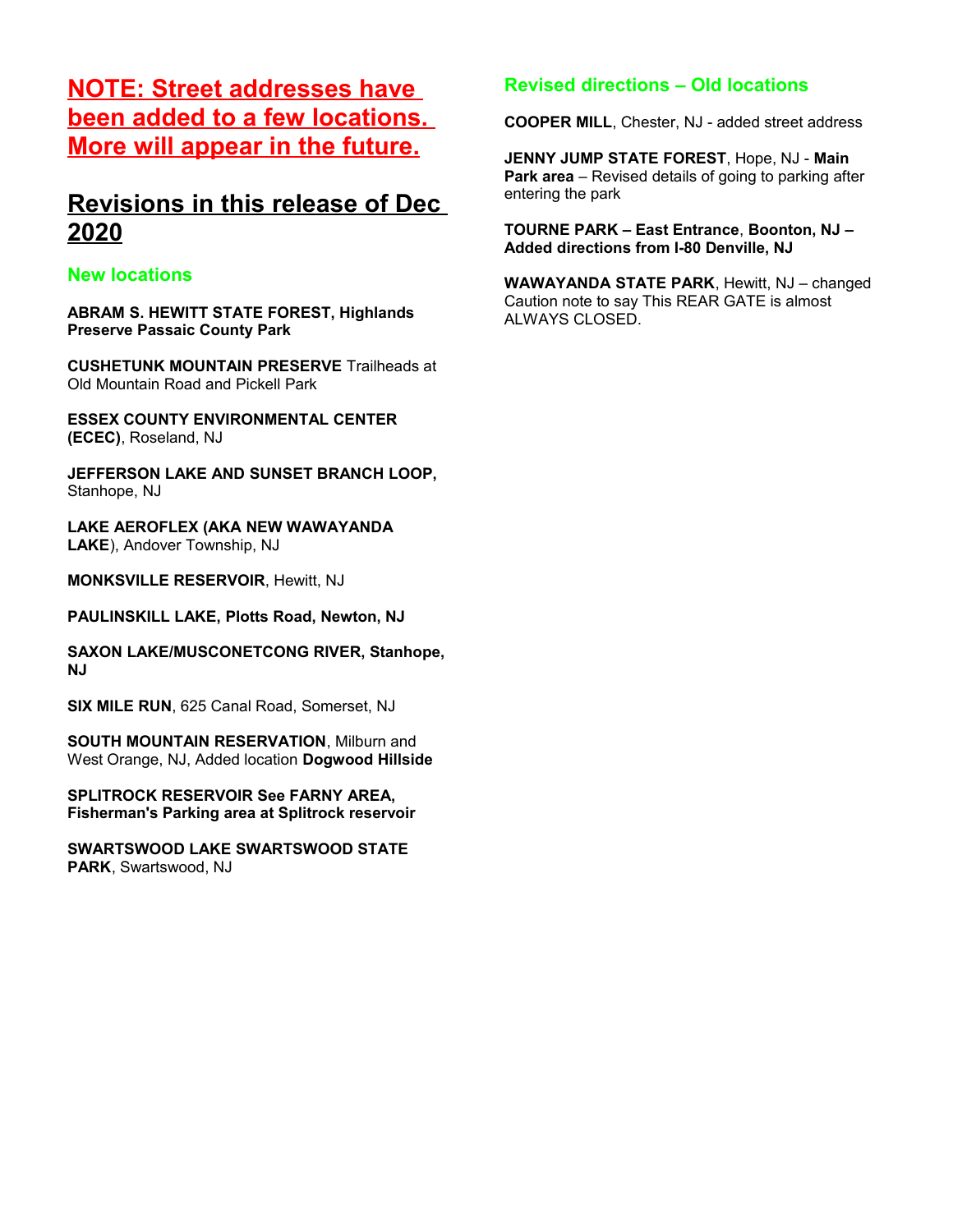#### **ABRAM S. HEWITT STATE FOREST**

**1) Tractor Supply Parking Lot,** 1926-1940 Union Valley Rd, Hewitt, NJ 07421 Coordinates: N41° 9.25', W74° 21.24' (or N41.1541° W74.3540°) From NJ 23 North: Take Union Valley Rd exit (CR 511), turn right. Go 7.1 miles to the traffic light in the center of West Milford, just before ShopRite, Union Valley Rd (CR 511) makes a left turn. Turn left and continue on Union Valley Rd. After driving 1.4 miles bear right on Union Valley Rd. **Do not go straight** up the hill on White Rd. toward Wawayanda State Park. Continue 1/2 mile to Tractor Supply parking lot on the right.

ALTERNATIVE: From I-287 Exit 55: Go north on Ringwood Ave. Road name changes to Greenwood Lake Tpk. (CR 511). Continue north about 14 miles to Lakeside Rd., at the south end of Greenwood Lk. Continue straightahead on Union Valley Rd. for about 0.2 miles to Tractor Supply parking lot on left.

**2) Highlands Preserve Passaic County Park**, 22 Warwick Turnpike, Hewitt, NJ Coordinates: N41° 9.30', W74° 21.58' (or N41.1550° W74.3596°) Follow directions to Tractor Supply above, then proceed West on Union Valley Road toward Warwick. After 0.1 mile keep right at the "Y" onto Warwick Turnpike. Proceed 0.2 miles to parking lot on the right.

#### **ALLAMUCHY MOUNTAIN STATE PARK**

- 1. **Allamuchy (Panther Valley),** 116-162 Deer Park Rd, Hackettstown, NJ 07840 Coordinates: N40° 53.26', W74° 48.85' I-80 West to Exit 19 (Hackettstown). Turn left on CR 517 South toward Panther Valley and go 2.1 miles (pass Ridge Rd. on right) note small NJ State Park sign. Make immediate left onto Deer Park Rd. Follow this road 0.7 miles to first parking lot on the left.
- 2. **South Allamuchy,** I-80 Rest Area Hackettstown, NJ Coordinates: N40° 55.24', W74° 47.95' I-80 West to Exit 19 (Hackettstown). At end of ramp turn left on CR 517 South. Go to the I-80 East on-ramp on left. Follow I-80 East for less than 1 mile to SCENIC OVERLOOK. Go ½ mile to parking lot at top of hill. If Scenic Overlook is closed (unplowed snow) go to Rest Area 0.5 miles farther east on I-80.
- 3. **North Allamuchy,** Stanhope, NJ Coordinates: N40° 55.26', W74° 44.30' I-80 exit 25 Follow signs to Waterloo village. Turn right onto International Drive & then turn right onto Continental Drive at light to end at Waterloo Road. Park in lot directly across Waterloo Road.

#### **ANTHONY WAYNE RECREATION AREA**

See Harriman State Park, off Palisades Parkway.

**APPALACHIAN TRAIL, Millbrook Road**, Blairstown, NJ Coordinates: N41° 03.48' W74° 57.86' I-80 West to Exit 12 Right on CR-521 for 5.1 miles to NJ 94 Left on NJ 94 to traffic light. Turn right on Bridge Street and go straight to the top of hill and turn right make the next left on Millbrook Rd. Follow Millbrook Rd for 6 miles to the AT parking on the left (no sign, but a barricade across the trail).

**APPALACHIAN TRAIL, MOUNT PETER**, Warwick, NY Coordinates: N41° 14.70', W74° 17.14' Mt. Peter parking area is located on NY 17A at the AT crossing 1.8 miles north of intersection of NY 17A and CR 210 at north end of Greenwood Lake in the village of Greenwood Lake, NY.

**APSHAWA PRESERVE**, 22 Northwood Dr., West Milford, NJ Coordinates: N41° 1.50', W74° 22.37' From northbound I-287, exit 53, turn left at bottom of ramp onto Paterson-Hamburg Turnpike. At 2.9-miles turn right at the sign for Blueberry Farm, onto Macopin Rd. Go 1.9 miles to Northwood Dr. on the left. On Northwood Dr. go about 1/4 mile to the driveway on the right (sign for Apshawa Preserve). Note that Hamburg Turnpike bears to the right at the end of the Bloomingdale business area and then bear to the left almost immediately.

#### **ARDEN PARKING AREA**

See Harriman State Park, off NY 17.

**ARDEN-SUREBRIDGE** TRAIL See Harriman State Park, Lake Skannatati parking area, off Seven Lakes Drive.

#### **B**

**BEARFORT WATERS PARKING AREA,** West Milford, NJ See Pequannock Watershed P-7.

#### **BEAR MOUNTAIN BRIDGE**

Garden State Parkway North to I-287/87 East toward the Tappan Zee Bridge. Take Exit 13N onto Palisades Interstate Parkway North, go 19 miles to Bear Mountain Bridge.

#### **BEAR MOUNTAIN INN**

See Harriman State Park, off Palisades Parkway.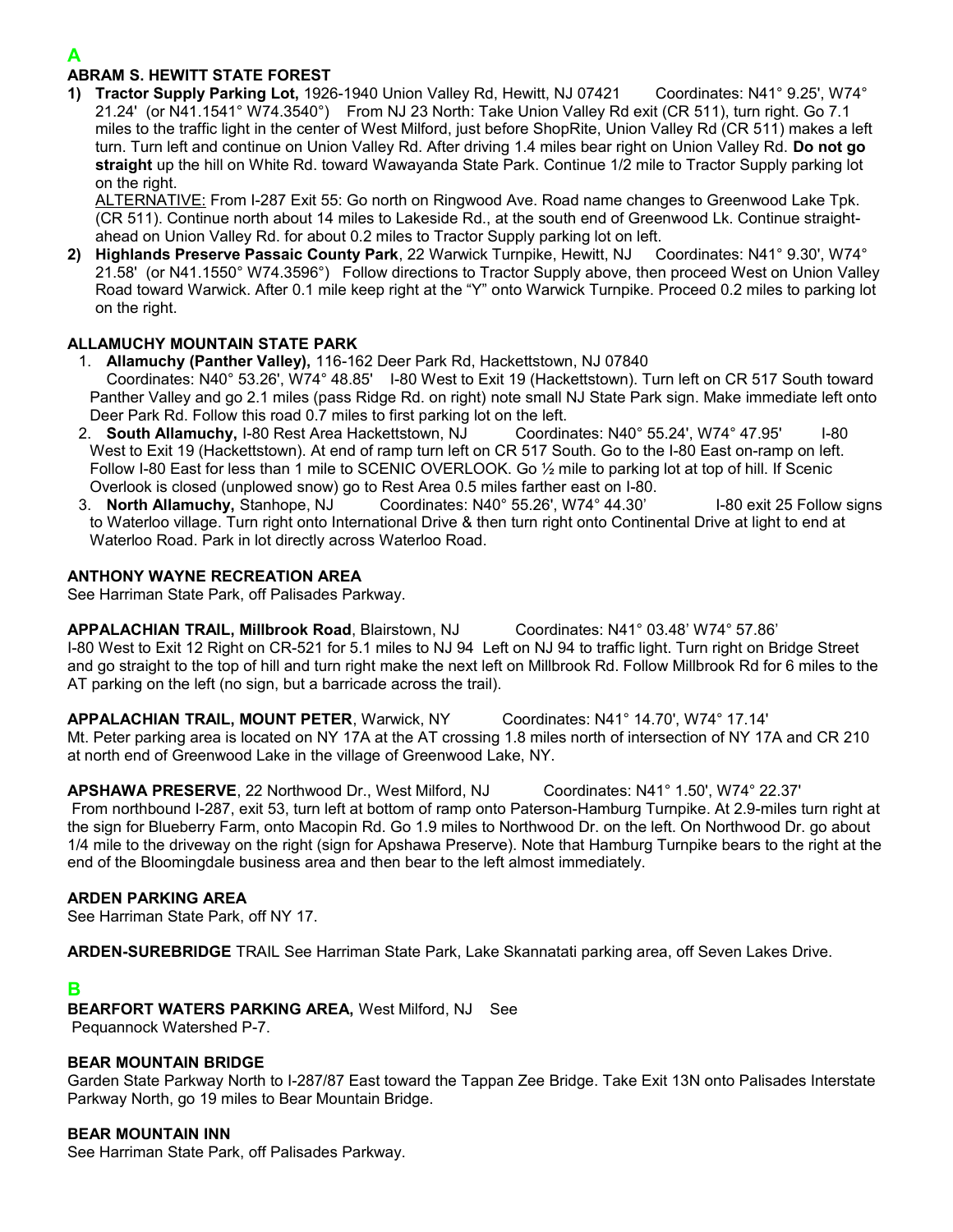**BLACK ROCK FOREST**, 88-138 Reservoir Rd, Cornwall, NY 12518 Coordinates: N41° 25.12', W74° 0.62' Take US 9W north 8 3/4 miles north of the Bear Mt. Bridge traffic circle and make a sharp right turn onto Mountain Road. In about 100 feet at the first street on the right, make a sharp right turn through the tunnel under 9W. Proceed about a half-mile to the parking lot on the right at the foot of the hill.

**BOONTON FALLS**, Grace Lord Park, Boonton, NJ Coordinates: N40° 54.16', W74° 24.72' I-287 North to Exit 44, Main St., Boonton. Turn right on Washington, cross over I-287 and railroad, and turn left on Morris Ave. (2nd light). Go 1/4 mile to parking on right opposite Lackawanna Freight Station.

**BRANCH BROOK PARK Visitors Center,** Newark, NJ Coordinates: N40° 47.08', W74° 10.38' Take Interstate 280 east. As you pass exit 12 for the Garden State Parkway, get over to the left lane for exit 13 First Street/Branch Brook Park which comes up very shortly. At light at end of exit, turn left, go under the overpass, driving straight ahead on First St. Follow First as it curves around, following the Light Rail and the border of the park. In half a mile, at the Park Ave. light, turn right. In less than 100 feet, turn right. At the bottom of that little entrance road, turn left onto Park Drive. This park road will meander through the park in a generally

northern direction to the Visitors Center. After passing under the second bridge, the road will become one way. Do not exit the park, but bear left staying in the park. At 1.8 mile on Park Drive, bear right to the traffic light at Heller Pkwy and continuing straight ahead crossing over Grafton St (another light) and under the overpass. Less than a tenth of a mile further, and 2.3 miles from when you started on Park Drive, turn right into the Visitor Center parking lot. Do not be confused by the park appearing to end at Grafton, but continue straight ahead.

**BROOKDALE PARK**, Bloomfield, NJ Coordinates: N40° 49.86', W74° 11.30' From Bloomfield Ave. & NJ 23 intersection, Verona, go east on Bloomfield Ave. 1.4 miles to Grove St., Montclair

(Lackawanna Station). Turn left. Go about 1.5 miles to Watchung Ave. Turn right. Go ½ mile to Brookdale Park entrance on left. Continue to first parking lot on left.

ALTERNATIVE: I-280 to Garden State Parkway North. Take Exit 151. Turn left onto Watchung Avenue. Park entrance is on the right. Continue to first parking lot on left.

### **BULL'S ISLAND**, Stockton, NJ Coordinates: N40° 24.65', W75° 2.02'

Take I-287 or US 22 to the intersection with US 202 in Somerville. Follow US 202 south for 13.6 miles to the exit for NJ 12 west. Go 0.9 miles, then turn left onto CR 523 for 9 miles then turn right onto NJ 29 for about 3.3 miles. The entrance is on the left.

### **BUTLER/MONTVILLE TRAIL**

See Pyramid Mountain, Kinnelon

**BUTTERMILK FALLS**, India Brook, Mendham, NJ See INDIA BROOK, Mendham, NJ

#### **BUTTERMILK FALLS,**

See Stokes State Forest, NJ

## **C**

**CAMP MOHICAN,** Blairstown, NJ Coordinates: N41° 2.14' W74° 60.00'

I-80 West to Exit 12. Follow CR 521 5.1 miles to NJ 94 South turn left and travel 1.2 miles to Mohican Rd. Turn right, go about 3.2 miles to end at Gaisler Rd. and turn left. Go  $\frac{1}{2}$  mile to Camp Rd. Turn right and go all the way to far parking lot past the lodge on the left

**CEDAR CREEK, DOUBLE TROUBLE STATE PARK**, Pine Barrens, NJ Coordinates: N39° 53.83', W74° 13.36' Garden State Parkway South to Exit 77. Take the ramp toward BAYVILLE / DOUBLE TROUBLE ST. PARK. The exit ramp comes to a T intersection. Turn left onto CR 619 and go about ½ mile to Park entrance across Pinewald Keswick Rd. Follow signs.

**CEDAR GROVE COMMUNITY PARK**, Cedar Grove, NJ Coordinates: N40° 51.52', W74° 13.59' From Bloomfield Ave. & NJ 23 intersection, Verona, go north on NJ 23 for 2.2 miles to Little Falls Rd. on right . Turn right. Follow double yellow line ½ mile to sign CEDAR GROVE COMMUNITY PARK on right, just after bridge. Turn right and go 0.3 miles to parking lot at end.

**CHEESEQUAKE STATE PARK**, Matawan, NJ Coordinates: N40° 26.11', W74° 15.86' (location of Park Entrance) Garden State Parkway south to exit 120. Make a slight right onto Matawan Rd. (Laurence Harbor Road, CR 626) In 0.2 miles turn right onto Cliffwood Rd. for 0.3 miles then right onto Gordon Rd. Reach the park entrance in 0.8 miles and continue about 0.3 miles further to park office and parking on the right.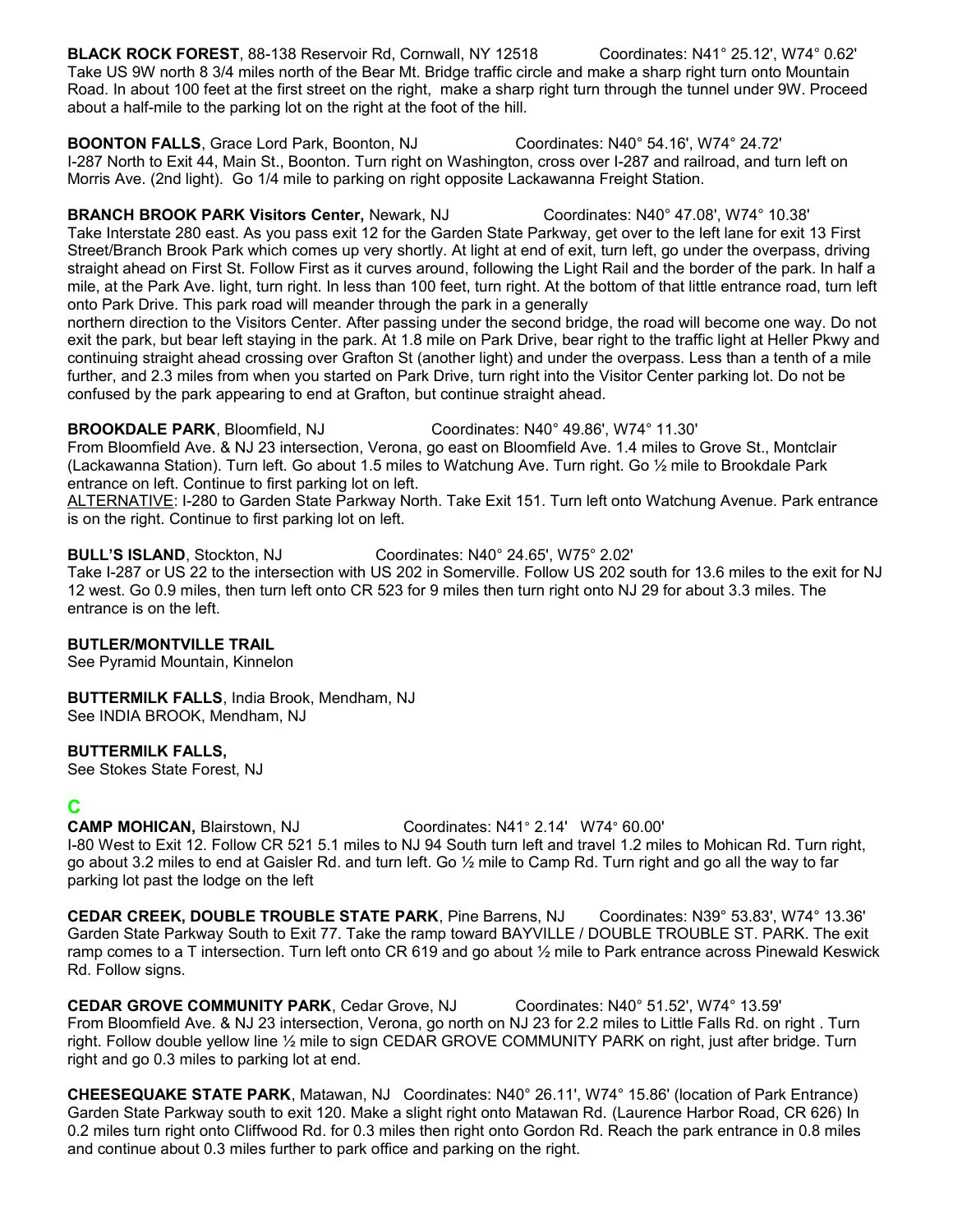#### **CHIMNEY ROCK PARK**, Martinsville, NJ Coordinates:N40° 35.69', W74° 33.70'

Driving northbound on I-287 take Exit 14A toward US 22 Eastbound. Keep to the right and stay on the service road. In 0.3 miles turn left onto Chimney Rock Rd. Drive 1.6 miles to park on the right.

Driving southbound on I-287 take Exit 26 Mt. Airy Rd toward Somerset County Rd 525/Liberty Corner. Keep left at the fork in the ramp and continue to Mt Airy Rd. Turn left onto Mt Airy Rd southbound. Proceed 6.5 miles south to Washington Valley Rd. (Note: Road name changes to Liberty Corner Rd, then Mt. Horeb Rd). Turn left onto Washington Valley Rd for 0.3 miles. Turn right onto Chimney Rock Rd for 0.4 miles to parking lot on the left.

#### **COLONIAL PARK,** Somerset, NJ

From I-287 Southbound take Exit 12. Turn left off the exit toward Zarephath. Follow Weston Canal Road along the canal for 3.1 miles, then make a left turn to stay on Weston Rd. After 1 mile turn right onto Metlers Rd. Then:

- **1. Main Entrance (**156 Mettlers Road Somerset, NJ) Coordinates: N40° 30.56' W74° 34.23' Proceed about a 0.7 miles to the park entrance on left.
- **2. Parking Lot A Rudolf W. Van Der Goot Rose Garden** Coordinates: N40° 30.53' W74° 34.36' Proceed about 400 feet south past the park entrance and turn right into parking lot A.

**COLUMBIA TRAIL,** High Bridge ,NJ Coordinates: N40° 40.167', W74° 53.80'

Take I-78W to NJ 31 north, then CR 513 north into High Bridge. The parking lot is about fifty feet before the Main St and Church St. intersection

ALTERNATIVE: From CR 513 south parking lot is after the intersection of Main St and Church St. intersection on the right.

**COOPER MILL**, Chester, NJ Coordinates: N40° 46.72', W74° 43.22 (address - 66 Route 24, Chester, NJ Take I-287 South to Morristown Exit 35 (Madison Ave.). Turn right at light, bear right at next light onto South St. to Morristown Square. Take NJ 24 West (changes to CR 513) through Chester. Cooper Mill is on left, about 1.2 miles beyond intersection of 513 and 206.

ALTERNATIVE: I-80 West to Exit 27-A. Follow 206 South to CR 513 south, turn right. Cooper Mill is on left, about 1.2 miles beyond intersection of 513 and 206.

#### **COPPERMINE TRAIL**,

See Delaware Water Gap

**CRANBERRY LAKE,** Byram, NJ Coordinates: N40° 57.04' W74° 44.22' (or N40.9506° W74.7370°) I-80 West to exit 25 to US 206 North. Go 3.5 miles (pass Byram Township Fire Department on the left) to South Shore Road (directly opposite Byram Transmission). South Shore Road is about a 30 degree left turn from US 206, then in about 100 yards, it turns sharply 90 degrees left, and in another 0.1 miles turn sharply right into the parking lot

**CRANE PARK,** Monroe, NY Coordinates: N41° 19.95', W74° 11.42'

Take NY State Thruway to Exit 16, Harriman. Take NY 17 west for 4.5 miles to Exit 130 at NY 208. Turn left on NY 208 toward Monroe. Drive 1 mile to reach traffic light at NY 17M. Turn left and in 0.1 mile turn left again on Mill Pond Parkway. Park on right side of Mill Pond Parkway about 0.2 miles ahead next to pond.

**CROSSLANDS**, Bernardsville, NJ Coordinates: N40° 45.03', W74° 33.48'

I-287 South to Exit 30-B (Bernardsville). At light continue straight across US 202 for about 0.2 miles to first road on right, Hardscrabble Rd. Turn right and go about 2 miles to first road on right, Jockey Hollow Rd. Turn right and go  $\frac{1}{2}$ mile to Crosslands entrance on right. Continue to parking lot on left.

ALTERNATIVE: From US 202 go west on Tempe Wick Rd. After passing entrance to Jockey Hollow, go 0.7 miles to first road on left (Leddell Rd.) and go 1.2 miles to Crosslands entrance on left.

#### **CUSHETUNK MOUNTAIN PRESERVE**

1 - **Old Mountain Road trailhead**, Clinton Township, NJ - Coordinates: N40° 37.80', W74° 48.27' (or N40.6299°, W74.8045°)

From the intersection of US 202 and US 22 proceed west on US22 for 8.2 miles. Take exit for Main Street, White Horse Station. Turn right onto Mountain Road next to Pickell Park, cross railroad on narrow bridge (~1 mi.) and turn immediate left on Railroad Ave, (name changes to Old Railroad Ave.). Parking Lot is on the left (~1 mi), opposite Deer Path Road, across the tracks, up a dirt road.

**2 - Pickell Park trailhead**, Readington Township, NJ- Coordinates: N40° 36.46', W74° 46.80' (or N40.60779°, W74.78003°)

Take I-78 to Exit 24. Take Rt. 523 south towards Whitehouse. At Rt. 22 turn left then right, continuing on Rt. 523. Go just over 1 mile and turn right on Mountain Road (Main Street, Readington). Go 100 yards and turn left into Pickell Park. The parking area is ahead on the right.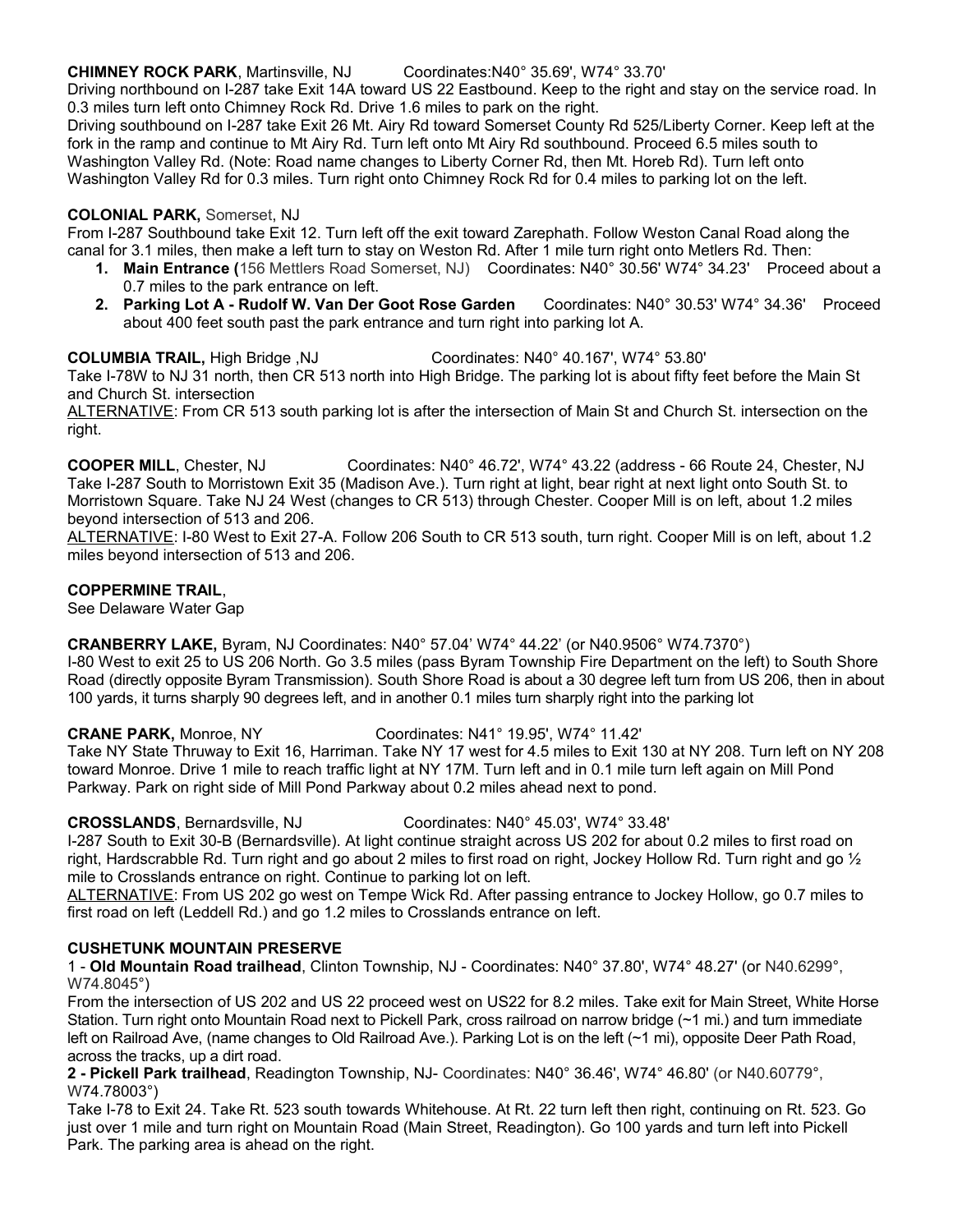## **D**

**D & R CANAL TOWPATH**, Bulls Island State Park, Raven Rock, NJ Coordinates: N40° 24.66' W75° 02.03' I-287 Exit 17 to US 202 south for 14.5 miles toward Flemington, right turn on NJ 12. Go 1 mile to circle. Exit circle on Sergeantsville Rd (CR 523) toward Sergeantsville. Proceed 9.5 miles to NJ 29. Turn right onto NJ 29 for 2.8 miles to Park entrance on left. Park in "Day Use" area.

### **D & R CANAL TOWPATH AT GRIGGSTOWN CAUSEWAY**, 1076 Canal Rd, Princeton, NJ

Coordinates: N40° 26.2777', W74° 36.7983'

From I-287 South Exit 17 to US 20 & 206 South. Drive about 1.5 mi to split of US 202 & 206. Take US 206 south for 9 miles to Bellemead Griggstown Road turn left, watch for a right/left jog in road, and drive 2.7 miles to River Rd. Turn left then in 0.1 miles turn right onto Griggstown Causeway. Cross bridges over river and canal to Canal Road in 1/4 mile. Turn left onto Canal Rd. and park immediately after the canoe rental facility on the left.

### **D & R CANAL TOWPATH**, Princeton, NJ Coordinates: N40° 22.51' W74° 37.09'

US 1 south to CR 522 west to NJ 27 south. Meet in small "canal park" on east side canal and river immediately south of Kingston. NJ 27 crosses both the canal and the Millstone River here. There is a park sign and a canoe livery.

**DEER PADDOCK**, South Mountain Reservation (Now called DOG PARK) (See SOUTH MOUNTAIN RESERVATION)

### **DELAWARE WATER GAP NATIONAL RECREATION AREA See** [www.nps.gov/dewa/](http://www.nps.gov/dewa/)

- **1. Kittatinny Visitor Center** Coordinates: N 40° 58.20' W 75° 07.76' I-80 West to Exit 1, marked as the last exit before toll. Upon exiting, take the sharp left turn under the highway (watch out for the stop sign). Follow this road to the Kittatinny Visitor Center.
- **2. Dunnfield Creek/A. T. Parking Lot** Coordinates: N 40° 58.30' W 75° 07.55' I-80 Exit at the Delaware Gap Information sign. Pass the first lot on the right and go to the second lot on the right. If you miss the exit, follow the above, but pass by the center and go under the interstate. Turn left toward I-80 but exit at the parking lot on your right. Note: There is now a sign(Brown) on I-80 for Dunnfield Creek and Appalachian Trail Parking 1 Mile.
- **3. Douglas Parking Lot** Coordinates: N41° 0.79 W75° 04.95 I-80 West exit 1, last exit before toll at Delaware Water Gap. Turn right on Old Mine Rd. and go 4 miles to Douglas parking lot on left.
- **4. Copper Mines Trail** Coordinates: N41° 02.29 W75° 01.66 I-80 West to Exit 12 Right on CR-521 for 5.1 miles to NJ 94 Left on NJ 94 to traffic light Turn right on Bridge Street and go straight to the top of hill and turn right make the next left on Millbrook Rd Follow Millbrook Rd for 7.2 miles Turn left on Old Mine Road for 3.8 miles. Parking on the right.

 **ALTERNATIVE**: I-80 to Exit 1 last exit before toll at Delaware Water Gap Go right toward Millbrook continue 8 miles to parking on the left.

- **5. Millbrook Village**, Columbia (Blairstown), NJ Coordinates N41° 04.43', W74° 57.80' I-80 west to Exit 12; turn right on to CR 521 north; go about 5 miles to NJ 94; turn left, go 1/4 mile to first traffic light; make half-right turn (about 60 degrees) onto Bridge Street (full right turn on to CR 521 is wrong road); go 1/4 mile on Bridge Street up hill to road end; turn right, go 50 yards, then turn left on to Millbrook Road (also CR 602) toward Millbrook, continue 7.5 miles to Millbrook Village parking on the right.
- **6. Mt. Minsi, Lake Lenape, AT parking lot**, Delaware Water Gap, Pa Coordinates: N40° 58.79' W75° 8.51' I-80 West across NJ/PA Delaware River bridge; to exit 310 on right immediately after the toll plaza, toward PA 611 south keep right down circular ramp, to traffic light, take right onto Broad St. At tee, turn left on PA 611 (Main St.). In 0.3 miles turn right just after passing Deerhead Inn onto Mountain Road; take first road on left (Lake Road in about 0.1 miles) to parking area on right.
- **7. Mt. Minsi, Resort Point Overlook parking lot,** Delaware Water Gap, PA Coordinates: N40° 58.70' W75° 8.29' I-80 West across NJ/PA Delaware River bridge; to exit 310 (on right immediately after the toll plaza), toward PA 611 south keep right down circular ramp, to traffic light, take right onto Broad St. At tee, turn left on PA 611 (Main St.). In 0.6 miles the parking area is on the left.
- **8. Millbrook Road/A.T. Parking,** Columbia (Blairstown), NJ Coordinates N41° 03.50', W74° 57.85' I-80 west to Exit 12; turn right on to CR 521 north; go about 5 miles to NJ 94; turn left, go 1/4 mile to first traffic light; make half-right turn (about 60 degrees) onto Bridge Street (full right turn on to CR 521 is wrong road); go 1/4 mile on Bridge Street up hill to road end; turn right, go 50 yards, then turn left on to Millbrook Road (also CR 602) toward Millbrook. Continue 6.0 miles to parking on left. **Note:** If you reach overhead power line, go back 0.5 miles.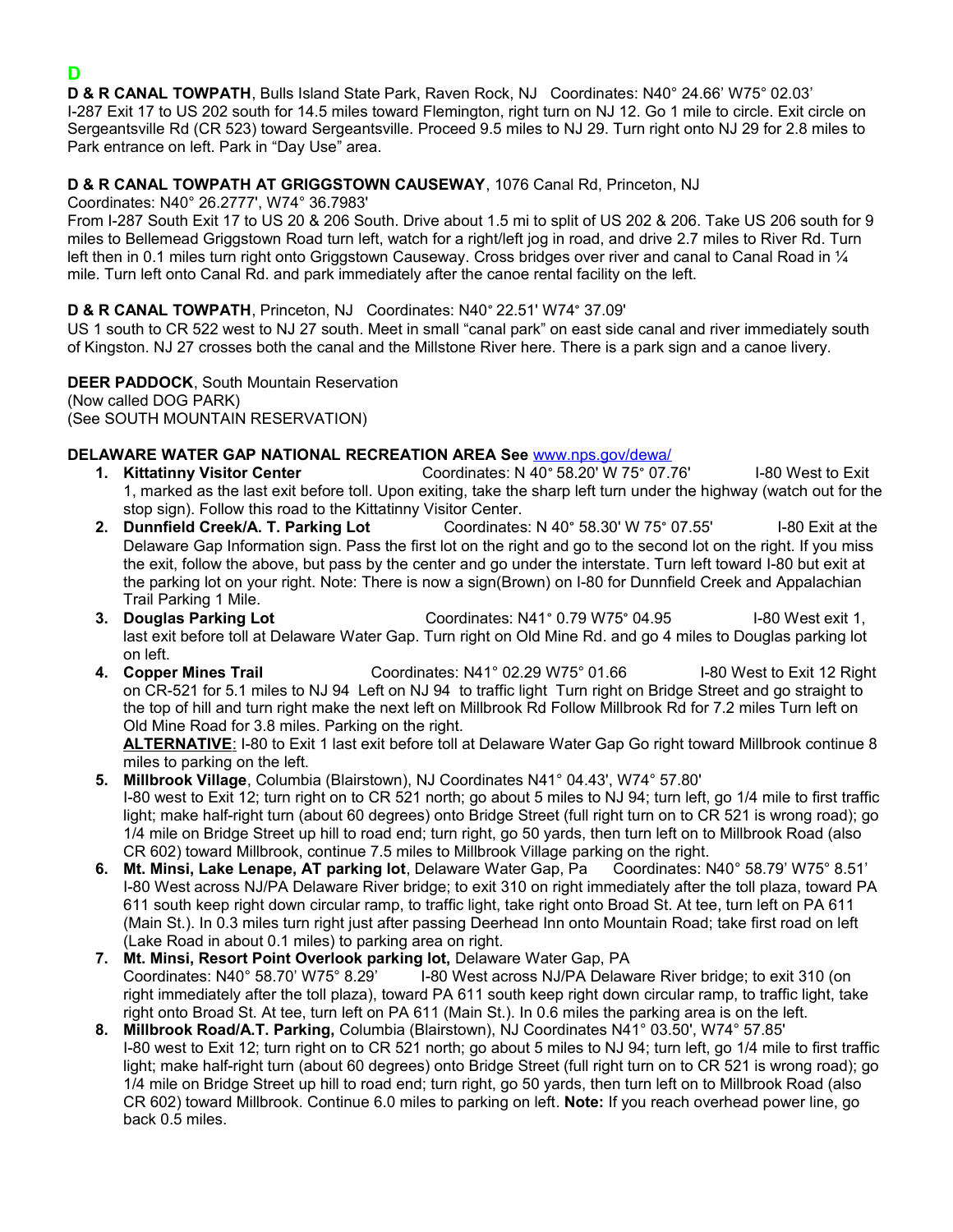**DINGMANS FALLS**, Layton, NJ to Dingmans Ferry, PA Coordinates: N41° 13.19', W74° 52.35' I-80 West to Exit 34-B to NJ 15 North. NJ 15 ends at Ross' corner (Yetter's Diner) and merges into US 206 North. After Stokes forest, follow the signs to Dingmans Ferry Bridge going left on CR 560 West through Layton. Bridge toll is \$1.00 each way. At the 1<sup>st</sup> intersection light in PA, turn left onto US 209 south. Go 0.2 miles to the sign for Dingmans Visitor Center on the right. This is the meeting place for both Dingmans Falls and Child's Park hikes.

**DUKE FARMS,** 1112 Dukes Parkway W, Hillsborough Township, NJ 08844

Take 287 South to Exit 17, US-202S/US-206S. Go 2.6 miles to US-206S. Go approximately 2.1 miles past the Somerville circle on 206S and turn right onto Dukes Parkway West. Follow to Visitor's Center.

**DUKE ISLAND COUNTY PARK,** 191 Old York Road. Bridgewater, NJ Coordinates: N40° 33.31' W74° 39.94' From Routes US 202 and US 206, (the Somerville "circle") take Rt. US 206 south and in 0.4 miles at the second traffic light (Somerset St.) turn right; follow about 1.5 mile to park entrance. Park at the Visitor Center lot.

## **E**

**EAGLE ROCK RESERVATION,** West Orange, NJ Coordinates: N40° 48.24', W74° 14.26' I-280 Exit 8 onto Prospect Ave. north for 0.3 miles to Eagle Rock Ave. Go right (east) on Eagle Rock Ave. Proceed about 0.3 miles to park entrance on left. Meet near restaurant building.

**ECHO LAKE,** Pequannock Watershed, West Milford, NJ Coordinates: N41° 2.83', W74° 24.57' Take I-287 to Exit 52. Go north on NJ 23 about 7 miles to Echo Lake Rd. Turn right and go about 1 miles to Newark Watershed entrance on left. Meet at parking lot.

**EGBERT LAKE,** Rockaway, NJ Coordinates: N40° 59.92', W74° 28.69' From I-80 take Exit #37 Rockaway/Hibernia. Go 7.4 miles north on Green Pond Rd (CR 513), towards Hibernia. You will pass the Marcela Community Center on left at 6.4 miles. About 1 mile further, you will see Egbert Lake on your left. Pull into the driveway and park. (If you pass the parking area you will come to the Green Pond Lake community in about ½ mile and Craigmeur in about 3 miles.)

**ELMDALE,** South Mountain Reservation (See SOUTH MOUNTAIN RESERVATION)

**ESSEX COUNTY ENVIRONMENTAL CENTER (ECEC)**, Roseland, NJ (621 Eagle Rock Ave.) (Coordinates: N40° 49.57', W74° 19.96' (or N40.8263, W74.3328)

From the I-80 and I-280 intersection, go East on I-280 for 3 mi to Exit 4A to Eisenhower Parkway South. Drive 0.3 mi. to Eagle Rock Ave, turn right and go 0.5 mi to ECEC on the left and use their second driveway.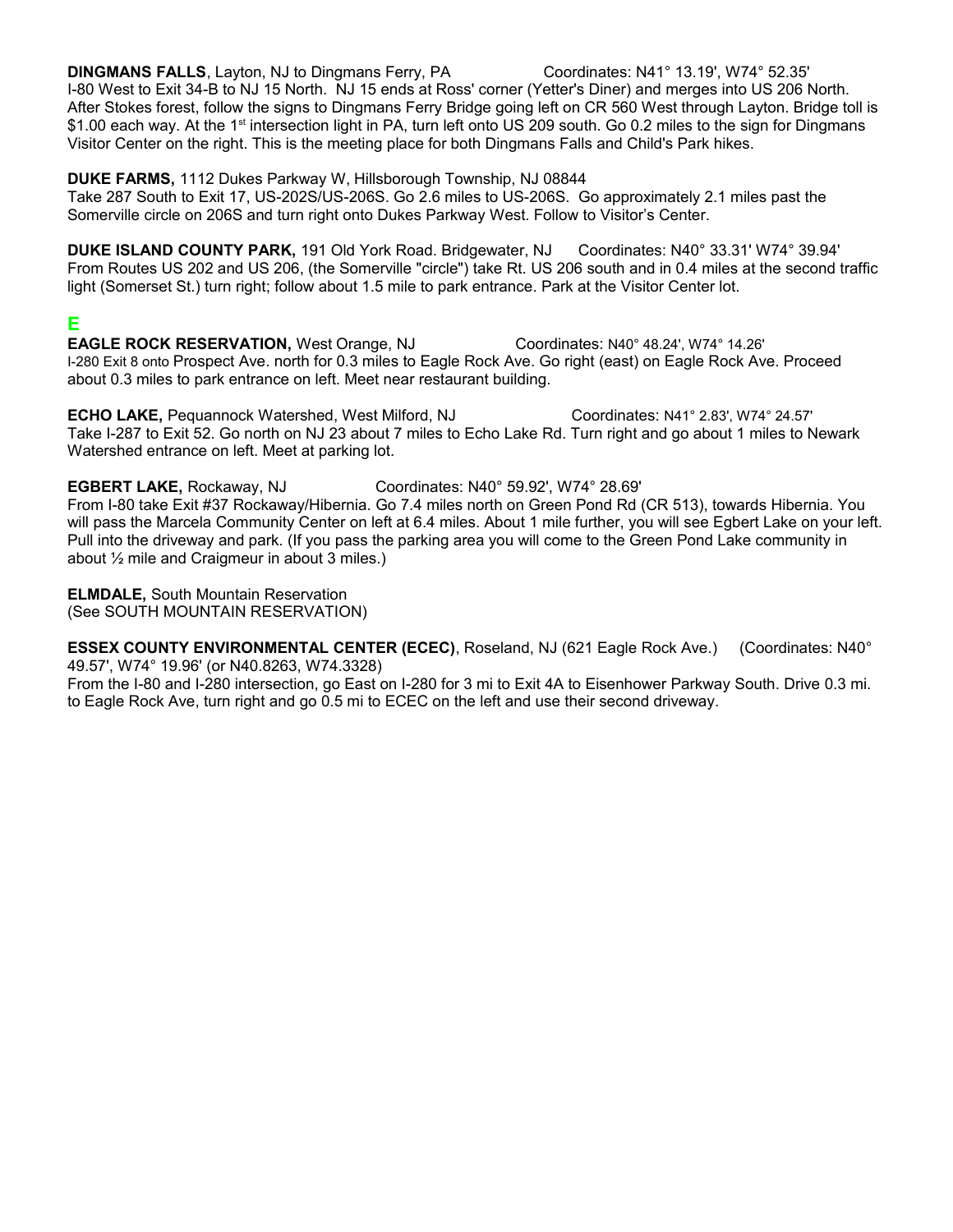## **F**

**FARNY AREA,** Rockaway, NJ

Take I-80 West to Exit 37, Rockaway/Hibernia. Turn left onto CR 513 North (Green Pond Rd) towards Hibernia. Then:<br>1. **Four Birds South Lot**: Coordinates: N40° 56.68'. W74° 29.58' Go north on Green Pond Rd. 1. **Four Birds South Lot**: Coordinates: N40° 56.68', W74° 29.58'

- for about 2.75 miles to Wildcat Ridge. Parking lot on right.
- 2. **Visitor Center**: Coordinates: N40° 57.27', W74° 28.74' Go north on Green Pond Rd. for about 6.5 miles. Opposite Marcella Community Center (at a Firehouse sign) turn right onto Upper Hibernia Rd. Go about 2.6 miles to parking lot on the left.
- 3. **Four Birds North Lot**: Coordinates: N41° 2.85', W74° 26.67' Go north on Green Pond Rd. for about 11.5 miles to parking lot on the left, near ball field just before crossing railroad tracks and reaching NJ 23.

4. **Four Birds/Timberbrook Rd. Parking** 120 Timberbrook Rd, Rockaway, NJ

- Coordinates: N40° 59.96', W74° 27.35'
	- 4.1. From the south take NJ 23 Northbound in Newfoundland, look for exit sign "LaRue Rd-Green Pond-Keep Right" and take exit ramp to the right. Then turn left and cross NJ 23 north lane and turn left on NJ 23 south lane. In 0.1 miles turn right onto Green Pond Rd. After 5.1 miles, turn left onto Timberbrook Rd. and go 1.3 miles (continue on the unpaved road). Note sign that says Farny State Park Parking here.
	- 4.2. From the north take NJ 23 Southbound and turn right onto Green Pond Rd. (at Newfoundland). Follow the directions above.
	- 4.3. From I-80 to Exit 37, Rockaway/Hibernia. Go north on Green Pond Rd. for about 6.5 miles to a right turn onto Timberbrook Rd. Follow the directions above.
- 5. **Fisherman's Parking area at Splitrock reservoir.** Coordinates: N40° 57.76', W74° 27.49' (or N40.9627° W74.4582°) Go north on Green Pond Rd. for about 6.5 miles. Opposite Marcella Community Center (at a Firehouse sign) turn right onto Upper Hibernia Rd. Go 1 mile to a fork/intersection and turn LEFT onto Split Rock Rd (do not follow the NO OUTLET sign). The road turns to dirt. Continue on past the dam to parking area on the left.
	- 5.1. ALTERNATIVE via I-287: From the south: Take I-287 N to exit 43 (US-202 S/ Intervale Rd). Turn left onto US-202 S. / Intervale Rd., In 100 yards, take first right onto Fanny Rd. Go 1.0 miles take slight right onto Powerville Rd./ Elcock Ave. In 1.4 miles take slight left onto Valley Rd. In 0.7 turn right onto Rockaway Valley Rd. In 0.8 take slight left onto Split Rock Rd. In 0.8 miles, bear slightly to right staying on Split Rock Rd. Paved road will become gravel. See large gravel parking lot on right in approximately 0.5 miles. If you reach the dam, you have passed the parking.
	- 5.2. ALTERNATIVE via I-287: From the north: Take I-287 S to exit 45. Turn left on US-202 S. Go 0.25 miles and turn right on Wootton Ave. In 0.75 miles turn right on Oak St.(becomes Oak St.) In 1.1 miles turn right on Powerville Rd. In 0.2 miles turn left on Valley Rd. and proceed as above.

6. **Wildcat Ridge,** Coordinates: N40° 57.16', W74° 29.07' Follow Directions to Visitor Center, but continue another 0.2 miles to lot near Tower entrance road.

**FOOTBRIDGE PARK,** Blairstown, NJ (biking meeting place) Coordinates: N40° 58.83' W74° 57.57' I-80 West to Exit 12 Right on CR-521 for 5.1 miles to NJ 94 Left on NJ 94 Left just before the traffic light on Footbridge Lane keep left to parking lot.

**FREEDOM PARK,** Randolph, NJ Coordinates: N40° 50.32', W74° 34.35' Take NJ 10 West about 4.9 miles west of NJ. 53, turn left using jug handle onto Millbrook Rd. Go south about 2 miles to entrance to park on left.

**FRELINGHUYSEN ARBORETUM**, Morristown, NJ Coordinates: N40° 48.33', W74° 27.11' Take I-287 North to Morristown Exit 36A onto Morris Avenue. At stop sign keep right. Travel for approximately half a mile until a fork in the road and bear left onto Whippany Road. Continue until the second traffic light, making a left turn onto East Hanover Avenue. Travel for approximately one-quarter mile. The Arboretum is on the left. Take I-287 South to Morristown Exit 36 (Ridgedale Ave). Bear right on exit ramp. At light, turn right onto Ridgedale Ave. Go to second traffic light and turn right onto East Hanover Ave. Travel about 0.6 mile. The entrance to the Arboretum is on the right, opposite the Morris County library. Parking lot coordinates are N40° 48.16', W74° 27.11'

## **G**

**GARRET MOUNTAIN RESERVATION**, West Paterson, NJ Coordinates: N40° 54.13', W74° 10.83' Take I-80 to Exit 56, W. Paterson. Right on Squirrelwood Rd. In 0.3 miles bear right on Rifle Camp Rd. Continue uphill 0.3 mile to left turn onto Mountain Ave. Park entrance on right. Proceed 0.1 miles to first parking lot inside park at start of One Way road.

ALTERNATIVE: From US 46 West take Great Notch exit and proceed North 1.9 miles on Rifle Camp Rd, bear right at fork onto Mountain Ave. to Park entrance on right. Proceed 0.1 miles to first parking lot inside park at start of One Way road.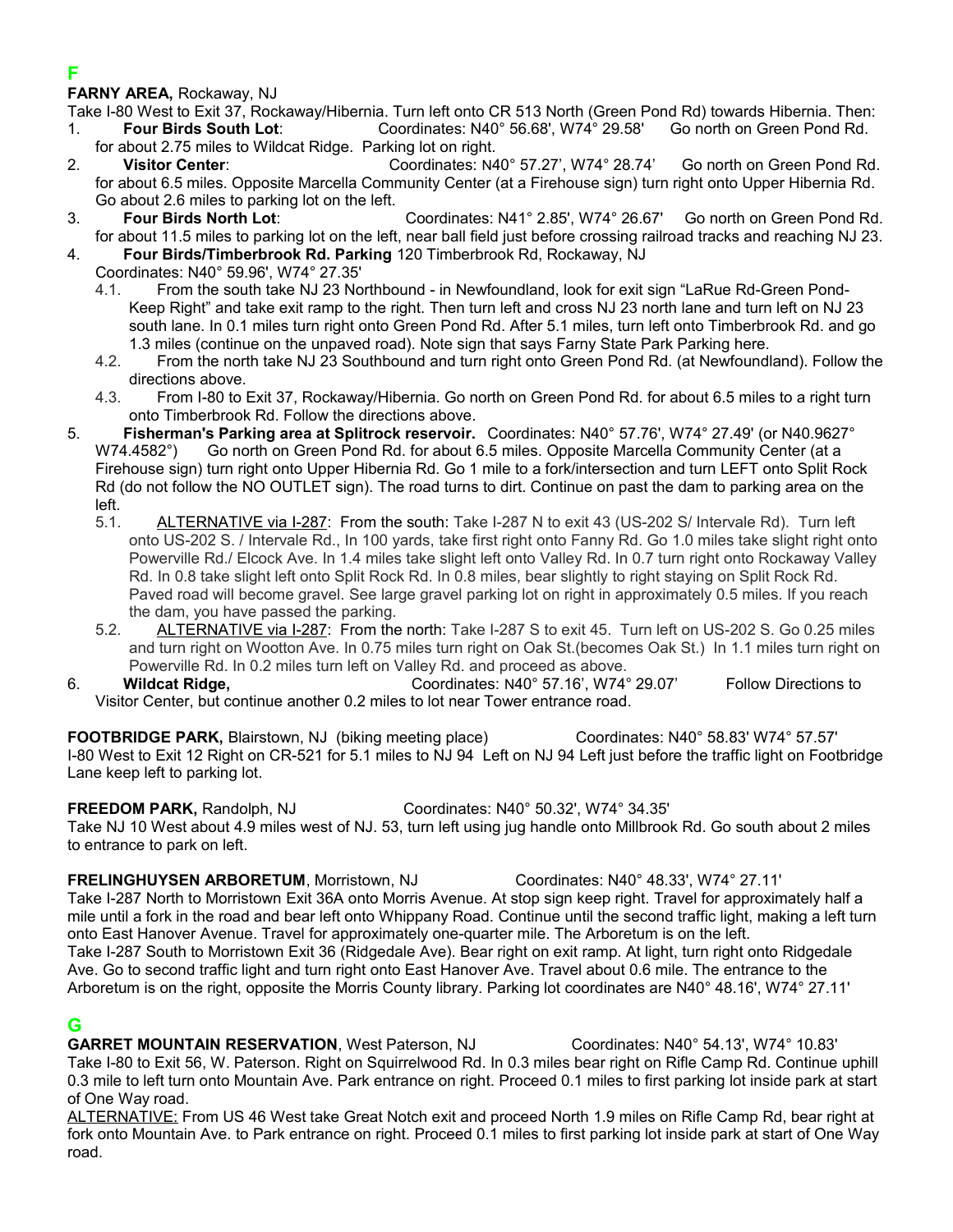### **GREAT SWAMP NATIONAL WILDLIFE REFUGE**, Morris County, NJ

<http://www.fws.gov/northeast/greatswamp/index.html>

- **1. Morris County Outdoor Education Center**, Chatham, NJ Coordinates: N40° 43.96', W74° 25.20' From Short Hills Mall (NJ 24 & Kennedy Parkway), follow signs to Summit and River Rd. Take River Rd 0.7 miles. At Schering Plough, go straight at light, then bear right across bridge onto Watchung Ave. Go 1.9 miles (becomes Shunpike Rd.) to traffic light at Noe Ave. Turn left. At end of Noe Ave. (0.6 miles) turn left onto Southern Blvd. Park entrance is a short way on the right, at sign, "Morris County Education Center".<br>Wilderness Observation Center, New Vernon, NJ Coordinates: N40° 42.80', W74° 29.10'
- **2. Wilderness Observation Center, New Vernon, NJ** 
	- **2.1.** Follow I-287 TO EXIT 33, Harter Road. Right (south) on Harter Road to traffic light at James Street. Right on James Street for 1.1 miles to stop sign on Blue Mill Road. Right on Blue Mill Road for 1.2 miles (name changes to Lee's Hill Road) through traffic light, to junction with Long Hill Road on the left, opposite Harding Township School. Turn left on Long Hill Road, toward Meyersville, for 2.1 miles. Then turn right on unpaved road leading to the Great Swamp parking area for trails and information.
	- **2.2.** ALTERNATIVE: From Short Hills Mall (NJ 24 & Kennedy Parkway), follow signs to Summit and River Rd. At Schering Plough, go straight at light, then bear right across bridge onto Watchung Ave. (about 0.9 miles on River Rd.) Continue 0.7 miles on Watchung Ave. to Fairmount Ave traffic light at top of hill. Turn left. Go 3.1 miles to Meyersville Rd. Turn right. Go 2.4 miles to New Vernon Rd. Turn right. Go 1.9 miles to entrance to parking lot (white stone pillars) on left.

#### **GROVER CLEVELAND PARK**, Caldwell, NJ

**From Roseland**: From intersection of Eagle Rock Ave & Roseland Ave, Roseland, take Roseland Ave 0.9 miles to Runnymede Rd on left at Essex Fells Police sign.

**From Caldwell**: From Bloomfield Ave in Caldwell, turn onto Roseland Ave (traffic light by big church). In 0.7 miles, turn right onto Runnymede Rd, at Essex Fells Police sign.

- 1. **Buttonwood Rd. Parking:** Coordinates: N40° 49.95', W74° 17.17' Go to Buttonwood Rd. Turn right. Meet at parking area on left. Be alert to areas along Buttonwood Rd, which indicate NO PARKING.
- 2. **Oak Lane or Soccer Field Parking:** Coordinates: N40° 49.868', W74° 17.423' Go to Buttonwood Rd. Turn left onto Buttonwood Rd. At first Stop sign, turn right onto Oak Lane and keep right, going around soccer field on your left. At far end of field, turn left into large gravel parking lot.

## **H**

#### **HACKENSACK MEADOWLANDS ENVIRONMENTAL CENTER**, Bergen County See **Meadowlands Environmental Center**

**HACKLEBARNEY STATE PARK, 119 Hacklebarney Rd.** Long Valley, NJ Coordinates: N40° 45.08', W74° 44.16'' I-287 South to Morristown Exit 35 (Madison Ave.). Turn right at light. Bear right at next light onto South St. to Morristown Square. Take NJ 24 (CR 510) West (becomes CR 513 in Chester) through Chester. At 1.3 miles past US 206, turn left onto State Park Rd. Go about 1.9 miles. Turn right onto Hacklebarney Road and travel 0.6 miles. The entrance is on the left. Follow road to parking lot.

ALTERNATIVE: I-80 West to Exit 27-A. Follow 206 South to NJ 24 (CR 513) and turn right. Proceed as above on State Park Rd.

**HANKS POND**, Pequannock Watershed See Pequannock Watershed P-1.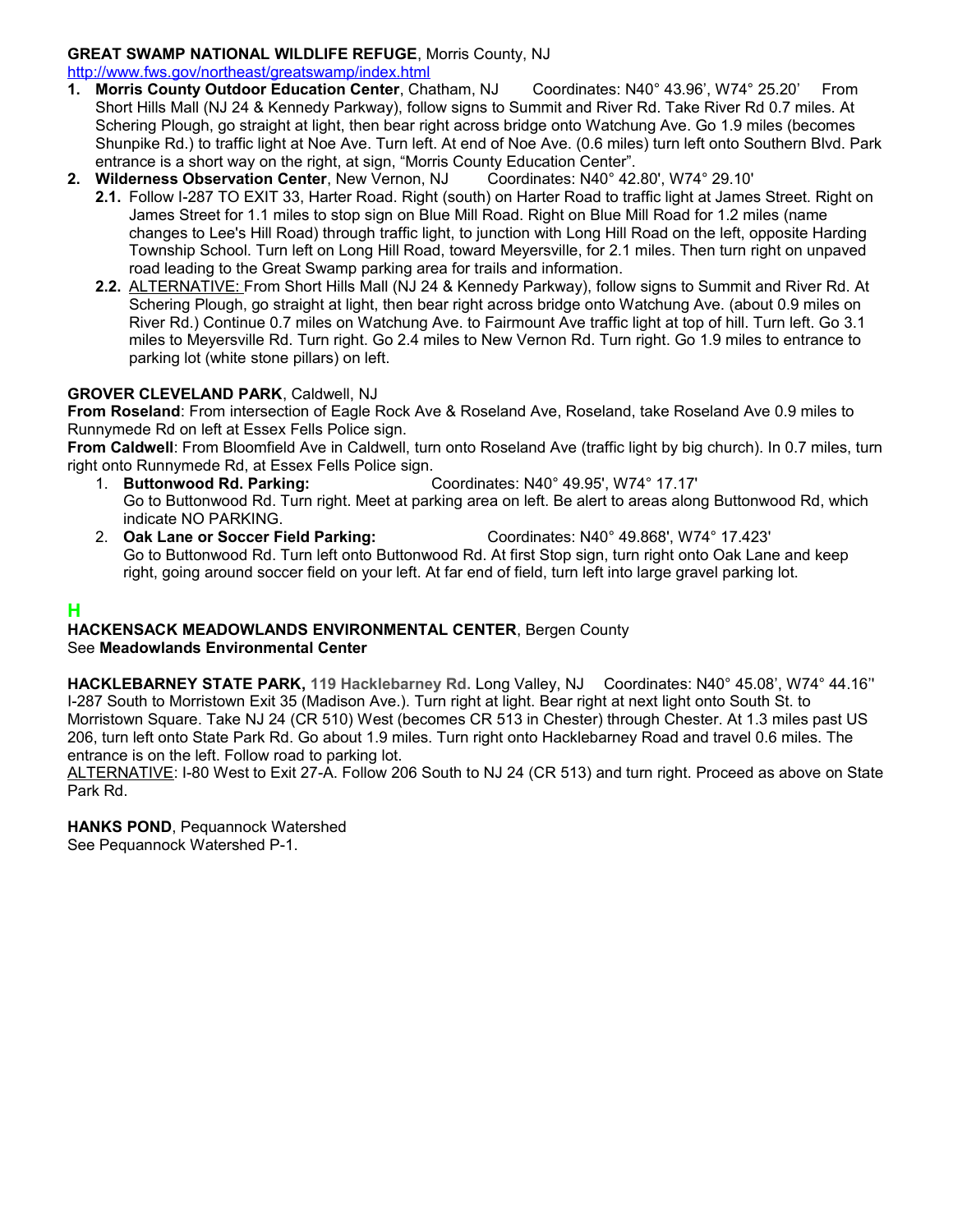### **HARRIMAN STATE PARK, NY**

Locations off Seven Lakes Drive

NY 17 North through Sloatsburg. Just beyond town, turn right at light onto Seven Lakes Drive. Distances shown are from traffic light at NY 17 and Seven Lakes Drive.

- Miles
- **0.5 Johnsontown Rd** Coordinates: N41° 10.80', W74° 09.82'
- Turn left onto Johnsontown Rd. Park at end (about 1.3 miles)
- **1.5 Reeves Meadow Visitors Center (Formerly known as Reeves Brook Visitors Center)**
- Coordinates: N41° 10.42', W74° 10.11' Parking lot is on right. **4.2 Sebago Boat Launch** Coordinates: N41° 11.81', W74° 7.85' Parking lot is on left.
- **5.5 Lake Welch Drive** Coordinates: N41° 12.81', W74° 7.34'
- **7.1** Kanawauke (**CR 106 & 210 Circle)** Coordinates: N41° 14.05', W74° 6.68'
- **8.2 Lake Skannatati Parking Area** Coordinates: N41° 14.54', W74° 6.10'
- Parking entrance is on left, 0.75 miles north of circle at Old CR 210.
- 10.4 **Lake Tiorati** Coordinates: N41° 16.53', W74° 5.31' At Lake Tiorati circle (ranger station in middle of circle) go almost all the way around the circle to entrance to parking lot.<br>**12.6 Silver Mine Parking Area**
- **12.6 Silver Mine Parking Area** Coordinates: N41° 17.67', W74° 3.27' Parking is area on right.

### **HARRIMAN STATE PARK, NY**

#### Locations off NY 17

NY 17 North through Sloatsburg and beyond. Distances shown are north from traffic light at NY 17 and Seven Lakes Drive.

Miles

- **2.9 Tuxedo Circular** Coordinates: N41° 11.77', W74° 11.04'
- In Tuxedo, turn right just north of railroad station onto Village Rd. Park in lot on left.
- **8.4 Arden Parking Area (Elk Pen)** Coordinates: N41° 15.88', W74° 9.27' Go through Tuxedo and Southfields. Look for road to right with Appalachian Trail crossing sign. Turn right on Arden Valley Rd. for slightly less than 0.5 miles to parking lot on right.

### **HARRIMAN STATE PARK, NY**

Locations off the Palisades Parkway

Garden State Parkway North to I-287/87 East toward the Tappan Zee Bridge. Take Exit 13N onto Palisades Interstate Parkway North. Distances shown are from Palisades Interstate Parkway.

Miles

- **15 Anthony Wayne Recreations Area** Coordinates: N41° 17.88', W74° 1.66'
- (Exit 17) Large parking area on right, near north end of Palisades Interstate Parkway, just past Visitor Center in middle island.
- **20 Bear Mountain Inn** Coordinates: N41 18.74' W73 59.35' At north end of Palisades Interstate Parkway, at Bear Mountain Bridge circle, go right on US 9-W South a short distance. Turn right onto Seven Lakes Drive. Bear Mountain Inn parking lot on the right.

## **HARRIMAN STATE PARK, NY**

Locations off US 9W

**Jones Point**, Stoney Point, NY Coordinates: N41° 16.87' W73° 57.76'

Palisades Interstate Parkway north to exit 15. Go left (northeast) on SR 210 2.7 miles to US 9W & US 202. Go left on 9W north for 4.1 miles to parking area on the left where 9W bends to the left away from the Hudson River.

## **HARTSHORNE WOODS, Atlantic Highlands, NJ**

- 1. **Buttermilk Valley Entrance**, 307 Navesink Ave., Atlantic Highlands, NJ
- Coordinates: N40° 24.10', W74° 0.76' (or N40.4018°, W74.0126° From the intersection of the New Jersey Turnpike and the Garden State Parkway (GSP) take the GSP South to Exit 117 onto NJ 36. Proceed generally eastward on NJ 36 for almost 11 miles then turn right onto Sears Ave. for about 200 feet, then left onto Valley Drive for 0.4 miles. Bear left onto Monmouth Ave. for 200 feet then bear left onto Navesink Ave. Continue to parking on right
- 2. **Rocky Point Entrance**, 1402 Portland Rd, Highlands, NJ Coordinates: N40° 23.450', W73° 59.331' (or N40.3908°, W73.9889°) - From the intersection of the New Jersey Turnpike and the Garden State Parkway (GSP) take the GSP South to Exit 117 onto NJ 36. Proceed generally eastward on NJ 36 for 12.9 miles then turn right (**immediately** before going over the bridge to Sandy Hook/Sea Bright) onto Portland Rd. proceed for 0.8 miles to parking on the right.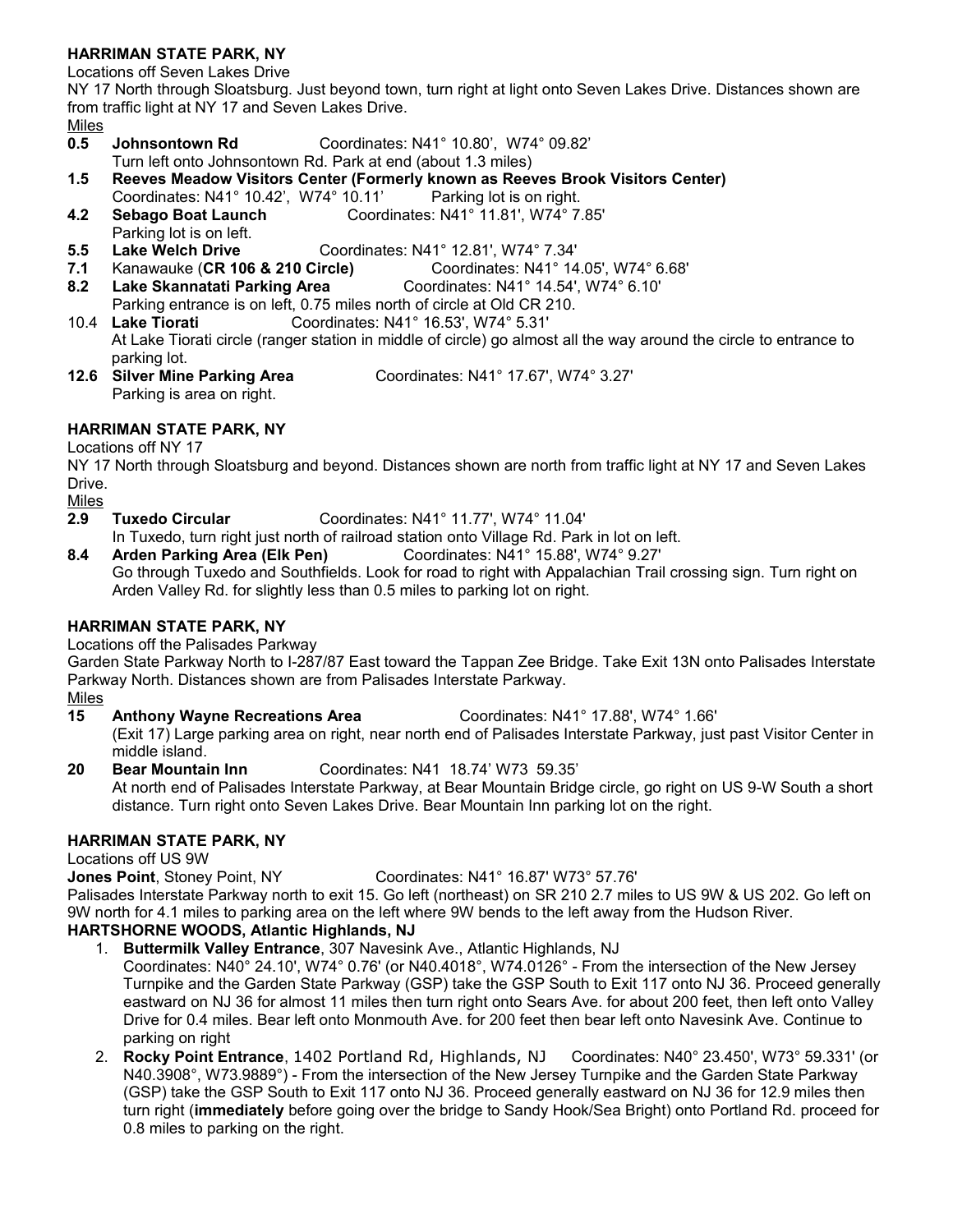#### **HEATH VILLAGE**, Hackettstown, NJ Coordinates: N40° 49.39', W74° 49.22' By way of I-80 west: Exit 26 onto US 46 West and go 7 miles to Hackettstown. Use the left lane at the bottom of the long downhill into Hackettstown to turn left onto East Ave. It ends at the next light. Turn left onto Mountain Ave and continue straight through 2 lights and across the small bridge over the river. Heath Village is on the left just past the Hasting Square section. Turn left at the big brown sign to Heath Village and continue up past the main building and on up to park along the right sidewalk at the top.

By way of Old 24 through Chester: Follow NJ 24 when it turns right in Long Valley to go up over Schooley's Mountain. As you come down the mountain into the valley Heath Village will be on your right. Follow the instructions above.

#### **HEDDEN PARK**, Dover, NJ Coordinates: N40 52.64', W 74 , 34.72'

NJ 10 West to Center Grove Rd. (traffic light) and turn right. At next light, turn left on Quaker Church Rd. Go 0.6 miles to Reservoir Ave. and turn right. Go about 0.6 miles to park entrance on left. 0.5 miles on Hawthorne Ave. to meet at parking lot at lake.

**HENRY HUDSON TRAIL**, Aberdeen, NJ Coordinates: N40° 25.35', W74° 12.75' Fireman's Field parking: Take Garden State Pkwy South to Exit 117. Stay in the LOCAL LANES. Turn left off of ramp onto Lloyd Rd. Turn left at the first light (about 0.1 mile) onto Gerard Ave then in about 100 yards, turn right into the parking lot.

#### **HEWITT STATE FOREST (Tractor Supply),** Hewitt, NJ See **ABRAM S. HEWITT STATE FOREST (Tractor Supply),** Hewitt, NJ

**HIGH MOUNTAIN PARK PRESERVE,** Wayne, NJ Coordinates: N40° 57.12', W74° 12.02 From I-80, exit 53 to NJ 46 east. From Garden State Parkway take NJ 3 west to NJ 46 west. From NJ 46 take Riverview Dr. towards Wayne. In 1.4 miles, turn right onto Valley Rd.(by golf course.) Drive 3.2 miles, turn right onto Hamburg Turnpike. In 1.1 miles, turn left onto University Rd. Drive up hill, past stop sign, in 0.6 miles trail head parking lot on left.

#### **HIGH POINT STATE PARK**, Wantage, NJ Coordinates: N41° 18.40', W74° 40.27'

NJ 23, about 7 miles north of town of Sussex or 4 miles south of Port Jervis. Meet at Visitors Center on left, across from Park entrance.

**HILLTOP,** Verona, NJ From the north, take NJ 23 South to Fairview Ave, (Cedar Grove). Turn right and go 1 mile to park entrance on right.

ALTERNATIVE: From Bloomfield Ave. in Verona, take Fairview Ave. and go 1.2 miles to park entrance on left.

**HOLMDEL PARK**, Holmdel, NJ Take Garden State Parkway South to Exit 114. Take Red Hill Rd. south to first traffic light. Turn right onto Crawfords Corner - Edwards Rd. Go past Bell Labs to Roberts Rd. Turn left and go about 1 mile to Longstreet Rd. Turn right, go to park entrance on left. Meet in Parking Lot #2.

**HOOK MOUNTAIN** Nyack see Nyack Circular

### **HORSEPOND MOUNTAIN**, Hewitt, NJ

See directions to Sterling Ridge South End

### **I**

### **INDIA BROOK,** Mendham, NJ

I-287 South to Morristown, NJ exit 35 (Madison Ave.). Turn right at traffic light and bear right at next traffic light onto South St. Continue to Morristown green & go around 3 sides of the green & turn right onto Washington St. This becomes Mendham Rd. & CR 510 (old US 24). Go about 6.7 mi. to Mountain Ave. in Mendham (traffic light, Black Horse Inn). Turn right onto Mountain Ave.

- 1. **Buttermilk Falls Natural Area,** Go 1.6 mi. to small parking lot on left. NOTE: Mountain Ave turns into Calais Road. Lot is actually on Calais Road.
- 2. **India Brook Park,** Go 1.0 mi., turn left onto Mountainside Rd. Go about 0.9 mi. to Ironia Rd. Turn right. Go 1.2 mi. to entrance road to park on right (sign). Follow entrance road to parking lot on right.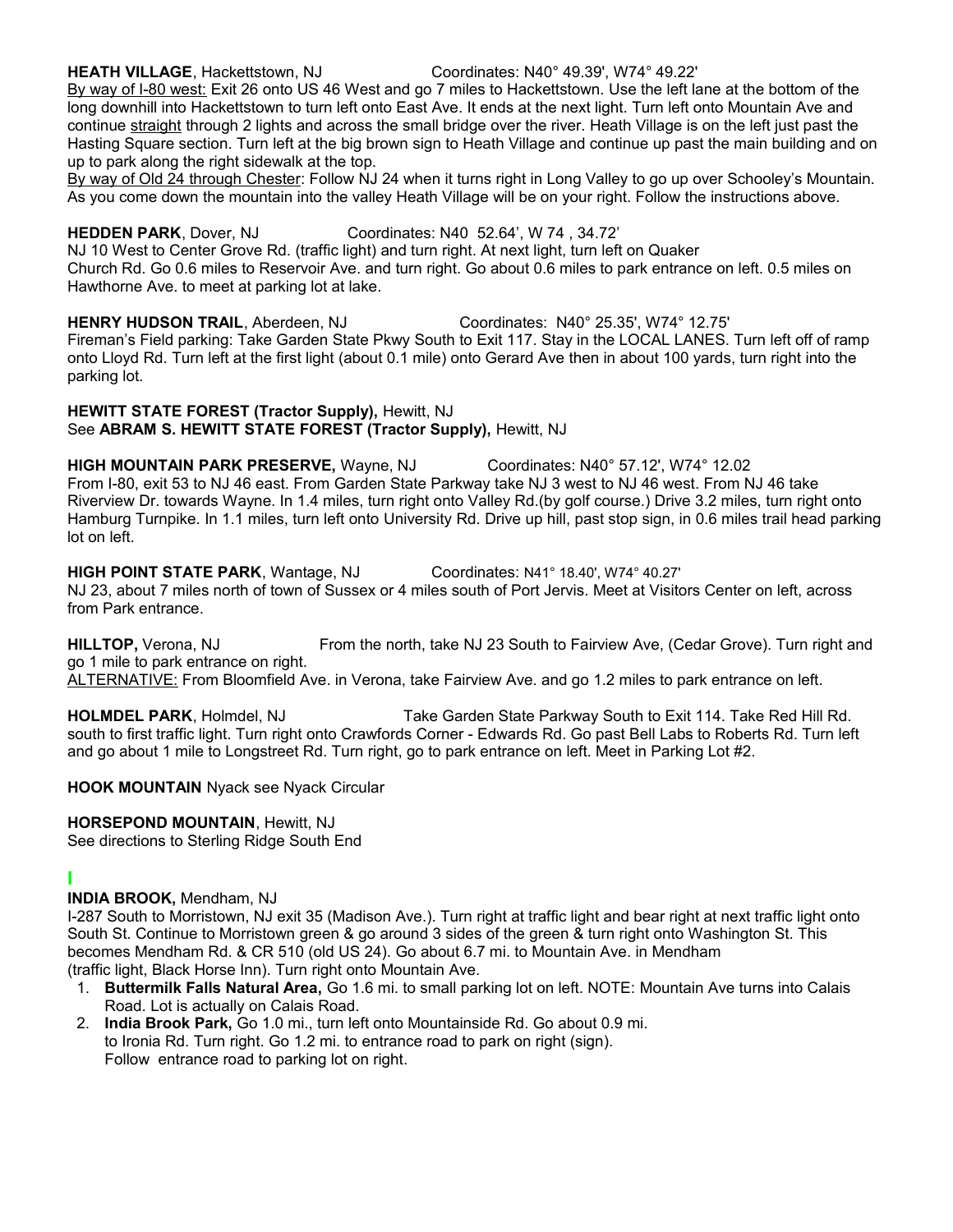**JEFFERSON LAKE AND SUNSET BRANCH LOOP,** 109 US-206, Stanhope, NJ 07874 at Salt Gastropub.

Coordinates: N40° 56.15', W74° 43.34' (or N40.9359, W74.7224)

From I-80 take Exit 25 (US 206 North). Follow US 206 North 2.2 miles to the Salt Gastropub on the left. Park in the rear left, the trail starts in the back right hand corner of the parking lot.

**JENNINGS HOLLOW**, Hewitt, NJ

See Sterling Ridge South End

### **JENNY JUMP STATE FOREST**, Hope, NJ

- **1. Main Park area** I-80 West to Exit 12. Turn left (south) on CR 521 and go 1 mile to Hope. At blinker turn left onto CR 519. Go 1 mile to Shiloh Rd. and turn right. Go 1.2 mile to white house and turn right on State Park Rd. (Coordinates of intersection of Shiloh and State Park Roads. N40° 55.04', W74° 55.86') Shortly after entering the park, you will see a large Jenny Jump sign on your left. Make a left hand turn there, but bear right
- and go up the hill to the parking area.<br>2. Ghost Lake/Allamuchy, NJ **2. Ghost Lake/Allamuchy, NJ** Coordinates: N40° 40.168', W74° 53.795' I-80 to exit 19. Keep right and cross CR 517 onto Old Hackettstown Rd. Go 0.2 mile, heading downhill; turn left before the Allamuchy General Store, onto CR 612 (Johnsonburg Rd); go 1 mile; turn left onto CR 615 (Long Bridge Rd.); go 1.2 miles; turn right onto Shades of Death Rd.; go 3.1 miles to parking lot for Ghost Lake on the right, with Jenny Jump State Park sign.

**JOCKEY HOLLOW**, Morristown National Historical Park, Morristown, N J Coordinates: N40° 45.70', W74° 32.54' I-287 to Exit 30-B (Bernardsville). At light turn right onto US 202. Go about 1.7 miles to next light and turn left onto Tempe Wick Rd. Park entrance is about 1.4 miles on right. Meet at Visitor Center parking lot.

#### **JOHNSONTOWN ROAD CIRCULAR**

See Harriman State Park, Johnsontown Rd off Seven Lakes Drive.

#### **JONATHAN WOODS, DENVILLE, NJ** Coordinates: N40° 55.72' W74° 28.66'

I-80 to Exit 37 (Hibernia/Green Pond Rd.). Head North on Green Pond for 1.7 miles. Turn right on Meriden Rd. Go about 0.4 miles to Old Beach Glen Rd. and turn right. In 0.3 mile parking lot entrance is on right about 200 feet off road.

## **K**

**KAY ENVIRONMENTAL CENTER**, 200 Pottersville Rd., Chester, NJ Coordinates: N40° 45.59', W74° 42.36' I-287 to Exit 22 (US 206 North). Go 7.5 miles to second Pottersville Rd. (CR 512) intersection. (Note: first has traffic light, second does not). Turn left. Go 0.9 miles to entrance gate. Turn right and follow driveway to parking area approximately 1/2 mile in from entrance gate.

ALTERNATIVE: From I-80 take Exit 27 for US 206 South. After crossing NJ 24/CR 513, go 1.5 miles to first Pottersville Rd (no light). Turn right. Go 0.9 miles to entrance gate, as above.

**KEN LOCKWOOD GORGE**, High Bridge, NJ Coordinates: N40° 40.168', W74° 53.795' I-287 South to I-78 West. Take Exit 17, NJ 31 toward Clinton/Washington. Merge onto NJ 31 North turn slight right. Then in 2.5 miles turn right onto West Main St/CR 513. Go 1.1 miles to right turn onto Bridge St/CR 513. in 0.1 miles turn left onto Main St. /CR 513. Pass the Library & the Municipal Bldg. In about 0.2 miles turn left into the parking lot just before the Rail trail.

#### **DONALD M. KENDALL SCULPTURE GARDENS**, PEPSICO, Purchase, NY

I-287/87 East across Tappan Zee Bridge onto Cross Westchester Parkway (I-287) to Exit 8E. Take Westchester Ave. north, staying on left side, for very short distance to Anderson Hill Rd. Turn left and continue 3 miles to sign for PEPSICO main entrance on right, opposite SUNY. Follow sign to sculpture garden parking.

### **KITTATINNY VALLEY STATE PARK**, Newton, NJ

- **1. Visitors Center** Coordinates: N41° 01.08', W74° 44.21' I-80 to Exit 25. US 206 North 7.5 miles thru Andover, NJ. Turn right (north) on Goodale Rd. (NOTE: Entrance to park has been relocated. Proceed about 1 mile past traffic light at Limecrest Road to Goodale Rd) Go 1 mile to park entrance on right. See <http://www.state.nj.us/dep/parksandforests/parks/kittval.html>
- **2. Limecrest Road Parking** (NOTE: This is **NOT** at the Visitors Center off Goodale Rd.) Coordinates: N41° 0.58' W74° 44.04' I-80 to Exit 25. US 206 North approx. 6.6 miles. Turn right at light onto Limecrest (CR 669). Go 1.1 mi. to Kittatinny Valley State Park parking on left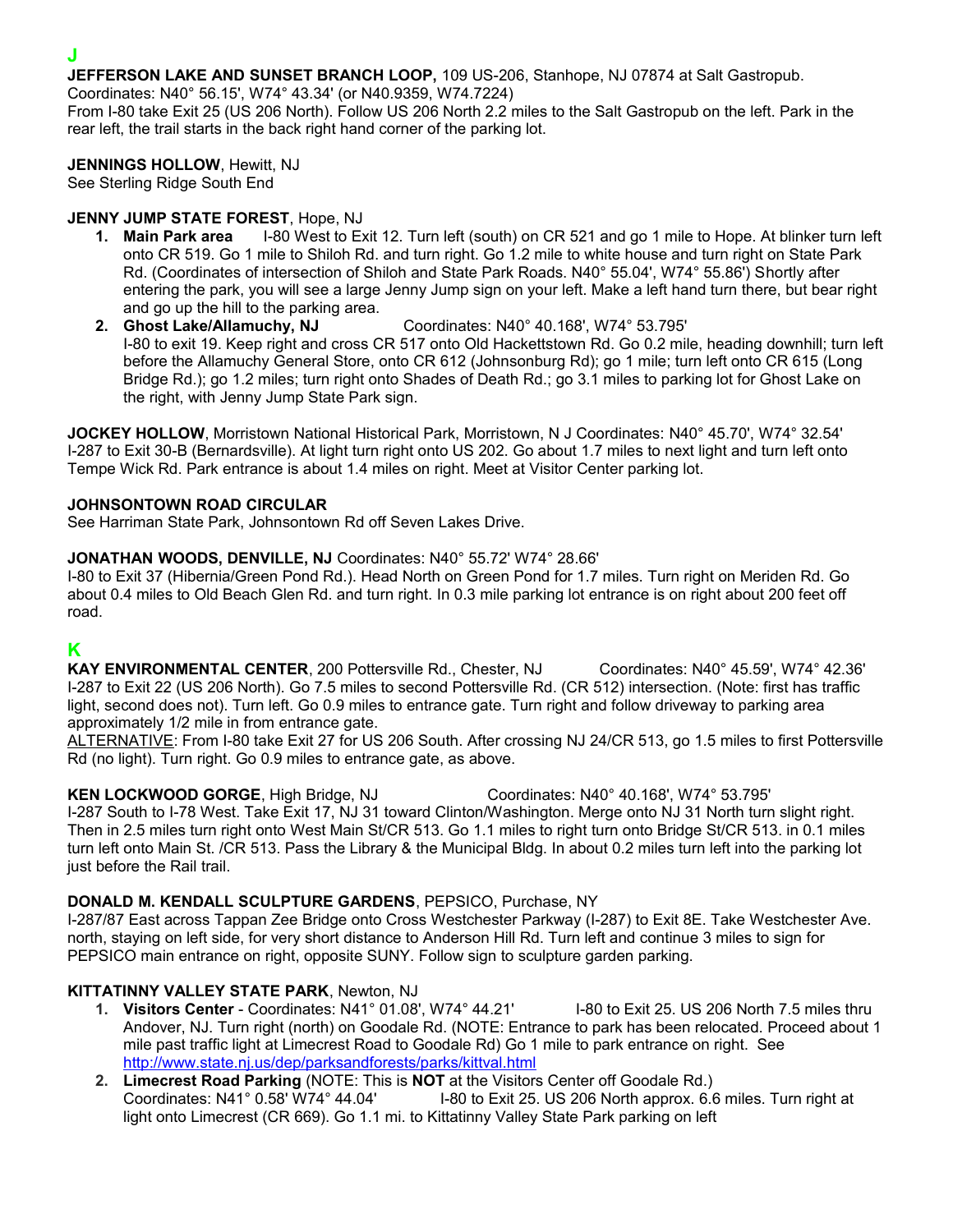**LAKE AEROFLEX (AKA NEW WAWAYANDA LAKE**), Andover Township, NJ Coordinates: N41° 0.67', W74° 44.20' (or N41.0111°, W74.7366°)

From I-80 take Exit 25 to US 206 North. Go 6.6 miles and turn right onto Limecrest Rd. (Exxon station on the corner). Continue 1.1 miles and turn left onto Lake Aeroflex Rd. Follow road for about 0.2 miles to boat launch. Unload boat and return car to parking lot.

**LAKE MERCER,** Princeton Junction, NJ Coordinates: N40° 15.21', W74° 38.14'

DIRECTIONS: From NJ Turnpike Exit 8: Take CR-33 east 0.6 miles to CR-133 (Hightstown Bypass). Turn left on CR-133 and go 3.5 miles. Bear left onto Princeton Hightstown Rd. Continue 0.3 miles to Old Trenton Rd. Turn left and follow Old Trenton Rd southwest for 3.8 miles to Paxton Ave. on the right. There is a big Mercer County Park sign. Follow Paxton 1.1 miles to S. Post Rd. Turn right toward lake and parking area for Marina.

#### **LAKE SKANNATATI PARKING AREA**

See Harriman State Park, off Seven Lakes Drive.

#### **LAKE TIORATI**

See Harriman State Park, off Seven Lakes Drive.

**LEWIS MORRIS PARK**, Morristown, NJ Coordinates: N40° 47.50', W74° 31.94'

I-287 to Exit 30-B (Bernardsville). At light turn right onto US 202N. Go about 1.7 miles to light and turn left onto Tempe Wick Rd. Pass Jockey Hollow entrance and go another mile on Tempe Wick Rd. Turn right on Corey Lane. Go 1.4 miles and turn right on NJ 24/CR 510 (Mendham Rd.) Go 1.7 miles to park entrance.

ALTERNATIVE: I-287 south to Exit 35 (Morristown, Madison Ave). Turn right at traffic light and bear right at next traffic light onto South St. Continue to Morristown Green. Go around the Green to No. Park Place and turn right onto Washington St. which becomes NJ 24/CR 510 west (Mendham Rd.) Go 2.8 miles to park entrance on the left.

1. **Old Army Area**: Go about 800 ft to lot on left.

- 2. **Sunrise Lake Area**: Go about 0.6 miles and turn right onto Sunrise Lake road. Go about .4 mi. & turn right & go downhill to parking lot behind the boathouse. Do not go into large parking lot before going downhill. This lot is closed in the winter.
- 3. **Sugar Loaf Area**: Go about 1.1 miles to parking lot on left. There are 2 parking lots 'A' (first) and 'B' (second). Check the schedule for correct lot.

#### **LEWIS MORRIS PARK CULTURAL CENTER**, Morristown, See **MORRIS COUNTY CULTURAL CENTER**

**LIBERTY STATE PARK**, Jersey City, NJ Coordinates: N40° 41.67', W74° 3.53

Meet at the north end of the parking lot nearest the Visitors Center. Take I-78 East toward and past Newark Airport. Then take the NJ Turnpike spur toward the Holland Tunnel (NOT the NJ Turnpike North or South). and take exit 14B. After paying your toll, turn left on Morris Pesin Drive and follow it to the Visitors Center. Turn right into the north end of the parking lot.

### **LOANTAKA BROOK RESERVATION**, Morris Twp., NJ

**1. Kitchell Road Entrance,** Coordinates: N40° 46.11, W74° 27.38'

From Short Hills Mall (NJ 24 & Kennedy Pkwy.), take NJ 124 West 4.9 miles through Chatham and Madison to Kitchell Rd. on left (0.2 miles past FDU entrance). Turn left and continue 0.9 miles to park entrance on right. ALTERNATIVE: I-287 South to Morristown Exit 35 (Madison Ave.). Turn left at top of ramp (east on NJ 124, Madison Ave.). Go 1.9 miles to Kitchell Rd on right (just before "Welcome to Madison" sign). Turn right and continue 0.9 miles to park entrance on right.

**2. South Street Entrance,** Coordinates: N40° 46.42, W74° 27.94'

From Short Hills Mall (NJ 24 & Kennedy Pkwy.), proceed as above, but continue on Kitchell Rd past the park entrance for 1/4 mile and turn right onto Spring Valley Rd. proceed 0.6 miles to a right turn onto South St. Proceed 0.1 miles to park entrance on right. ALTERNATIVE: I-287 South to contract to the ALTERNATIVE: I-287 South to Morristown Exit 35 (Madison Ave.). Turn right at top of ramp (west on NJ 124, Madison Ave.). Go about 0.1 miles to a left turn onto South St. Proceed 1.2 miles to park entrance on left, just past equestrian center.

**LOCKWOOD GORGE**, High Bridge, NJ

See Ken Lockwood Gorge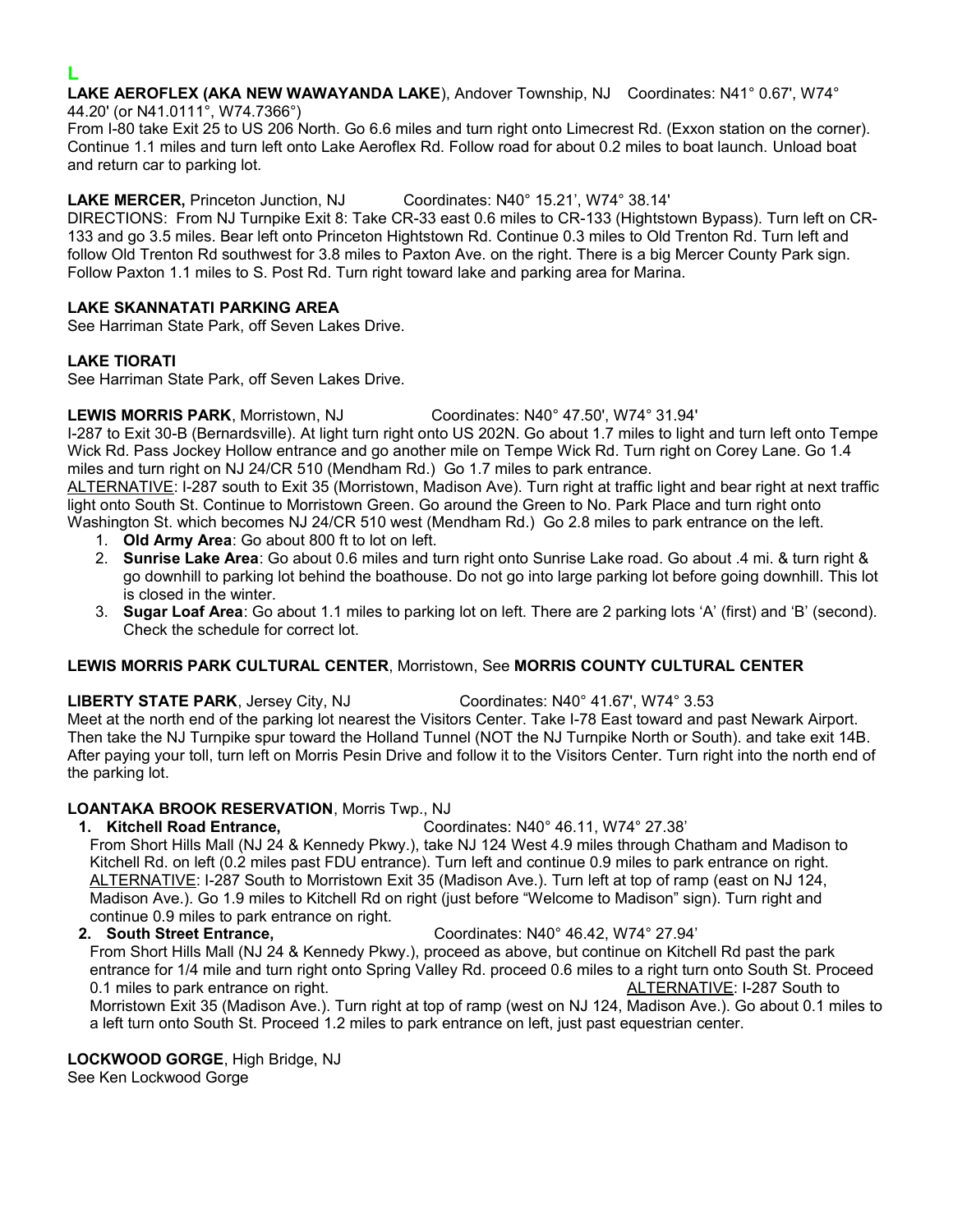**LOCUST GROVE**, South Mountain Reservation Millburn, NJ (See SOUTH MOUNTAIN RESERVATION)

#### **LONG POND IRONWORKS NATIONAL HISTORIC LANDMARK**, Hewitt, NJ

Coordinates: N41° 08.451', W74° 18.553' 1334 Greenwood Lake Turnpike, Hewitt, NJ I-287 North to Exit 55, Ringwood Ave (CR511 North). Go north on Ringwood Ave (name changes to Greenwood Lake Turnpike) for about 10.5 miles. After passing the Monksville Reservoir bridge the Long Pond Ironworks National Historic Landmark Visitors Center parking is on the right.

## **M**

#### **MAHLON DICKERSON RESERVATION**, Jefferson, NJ

I-80 West - Exit 34B to NJ 15 North. Go about 5 miles to Weldon Rd. Turn right.

- **1. Picnic Area**: Coordinates: N41° 0.75', W74° 33.88' Go about 4 miles on Weldon Rd. to lot on left (past trailer & camping areas).
- **2. Saffin Pond Parking Area**: Coordinates: N41° 0.47', W74° 35.17' Go about 3.5 miles on Weldon Rd. to lot on right.
- **3. Saffin Rock Rill**: Coordinates: N40° 59.46', W74° 35.20' Go about 2 miles on Weldon Rd. and turn right onto road towards water treatment plant. Entrance to parking lot is about 500 ft. on left.

## **MAYAPPLE HILL**, South Mountain Reservation

(See SOUTH MOUNTAIN RESERVATION)

**MEADOWLANDS ENVIRONMENTAL CENTER**, Bergen County, NJ Coordinates: N40° 47.44', W74° 5.17' Follow NJ 3 East to the NJ 17 South Exit (the sign will read: NJ 17 South/Lyndhurst - Service Road). Follow around the ramp to the traffic light (Quality Inn will be on your left). Make a left onto Polito Avenue. Continue to the end of Polito Avenue. Turn left onto Valley Brook Ave. Follow to end (about 1.2 miles). Cross RR tracks (keep left). Environmental Center is first building on left after RR tracks.

**MERRILL CREEK RESERVOIR**, Phillipsburg, NJ Coordinates N40° 44.37', W75° 5.43' I-78 West to Exit 4. Turn right; go 1.8 miles to center of Stewartsville. Turn right onto Washington St. (changes to Stewartsville Rd.), go 2.5 miles to NJ 57. Cross NJ 57 diagonally and take Montana Rd. north and uphill for 2 miles Turn left onto Richline Rd., go west for 0.3 miles turn left on Merrill Creek Rd. At the "Y" bear right for the **Visitors Center** or proceed straight and follow signs to the **Boat Launch.**

ALTERNATIVE: I-80 West to the exit 26 for Budd Lake/US 46 West. Take US 46 for 7.8 miles into Hackettstown turn left on NJ 182 for 1 mile. Turn right on NJ 57. Take NJ 57 West for 15 miles passing through Washington. Turn right on Montana Rd (Turn is 6.4 miles from the intersection of NJ 31 & NJ 57 in Washington). There is a sign there to Merrill Creek. Proceed on Montana Rd. north and uphill for 2 miles Turn left onto Richline Rd., go west for 0.3 miles turn left on Merrill Creek Rd. At the "Y" bear right for the **Visitors Center** or proceed straight and follow signs to the **Boat Launch.**

### **MILLBROOK VILLAGE**, Columbia, NJ

See DELAWARE WATER GAP NATIONAL RECREATION AREA

### **MILLS RESERVATION**, Cedar Grove, NJ

From Bloomfield Ave. & NJ 23 intersectionin Verona, go north on NJ 23 to 4<sup>th</sup> traffic light, Ridge Rd. Turn right and go 1.2 miles to Reservoir **Drive**. *Do not turn right on Reservoir Place* Turn right and go 0.6 miles to entrance on right (between stone pillars).

#### **MINNEWASKA**, New Paltz, NY Coordinates: N41° 44.12', W74° 14.33'

I-87 North (New York State Thruway) to Exit 18 Turn left onto NY 299 (Main St) and follow through New Paltz about 7.5 miles to right turn onto US 44/ 55. Proceed 4.4 miles to Park entrance on left. NOTE: as of 11/1/19 entry fee is \$10.00. Fee is collected by machine so exact change or a credit card are required.

- **1. Lower parking lot**: After paying entry fee, proceed straight ahead after passing the gate to the lower parking lot.
- **2. Lake parking (or upper parking lot):** After paying entry fee, turn left after passing the gate and proceed up the hill for about 0.7 miles to upper lot. Park in large new lot on left. **NOTE: There is major construction just past the new parking lots in the area of the old parking lot. A Visitors Center is being constructed with planned completion in late 2020.**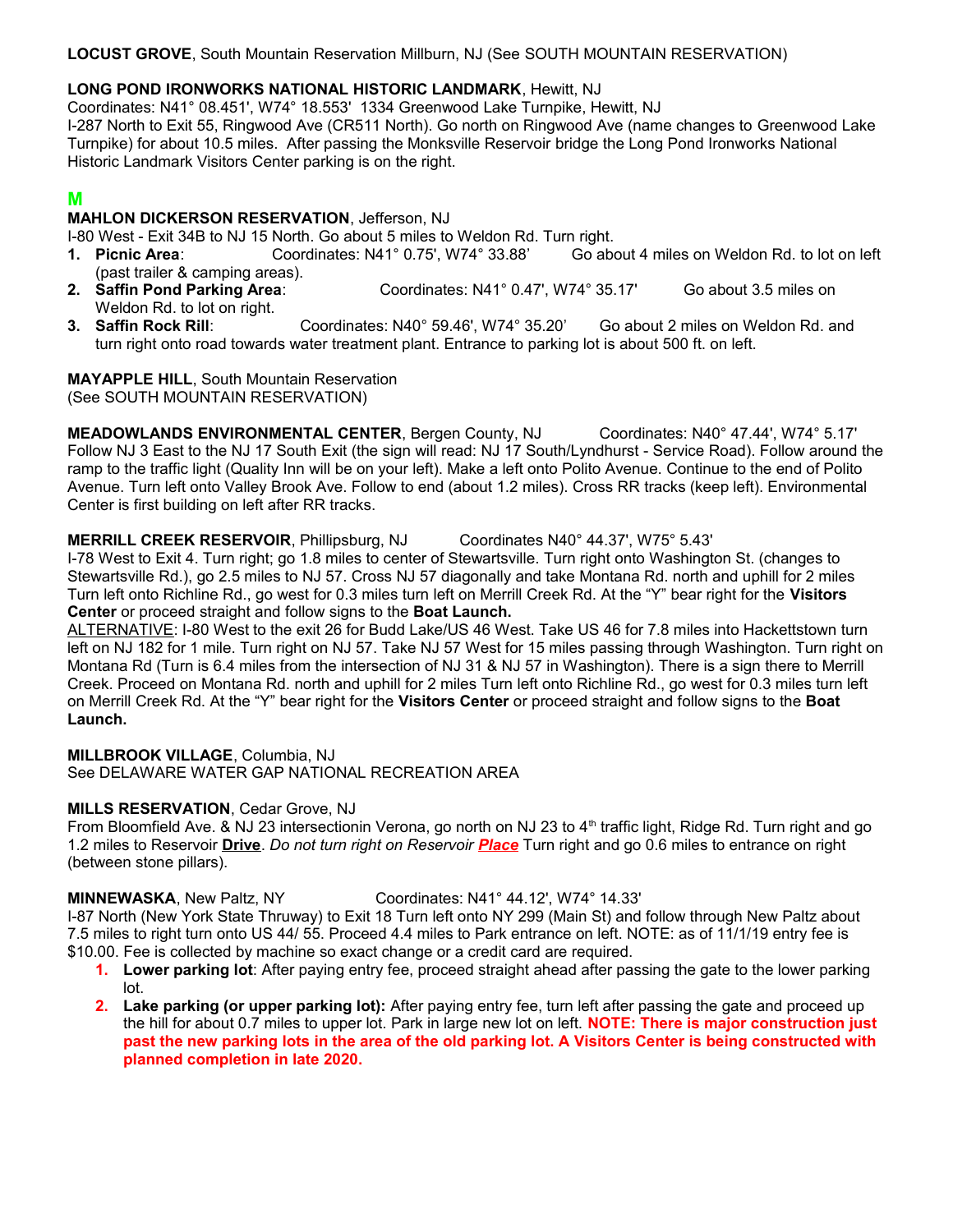#### **MOHONK MOUNTAIN HOUSE**, New Paltz, NY Coordinates: N41° 46.70', W74° 8.06'

Go north on the NYS Thruway (I-87 north) to Exit 18, New Paltz. After leaving the NYS Thruway at Exit 18, turn left at the traffic light and follow NY 299/Main St. for 1.8 miles. Follow Main Street through New Paltz. Immediately after crossing the bridge over the Wallkill River, turn right on Springtown Rd (CR 7)(follow "MOHONK" sign). After 0.5 mile bear left at the fork and follow Mountain Rest Road (CR 6) and "MOHONK" signs for 3.3 miles to the Mohonk Gatehouse on the left

#### **MONKSVILLE RESERVOIR**, Hewitt, NJ Coordinates: N41° 8.55', W74° 18.01' (or N41.1425 W74.3001)

From I-287 take Exit 55 and turn north on CR. 511 (Ringwood Ave.). Go north for about 10 miles on CR 511. Pass the Wanaque Reservoir, the Monksville Dam and the South Boat Launch at 9 miles. Continue 1 mile and look for a sign on the left, "Long Pond Ironworks State Park/North Boat Launch". Just before the causeway, turn right (to the north) on Beech Rd. (not south on Beach Rd. which is for cars with boat trailers). Follow signs to the kayak launch, a large gravel parking lot on the left.

#### **MORRIS COUNTY CULTURAL CENTER**, 300 Mendham Rd, Morristown, NJ 07960

Coordinates: N40° 47.33', W74° 32.30'

I-287 to Exit 30-B (Bernardsville). At light turn right onto US 202N. Go about 1.7 miles to light and turn left onto Tempe Wick Rd. Pass Jockey Hollow entrance and go another mile on Tempe Wick Rd. Turn right on Corey Lane. Go 1.3 miles and turn right on NJ 24/CR 510 (Mendham Rd.) Go 1.3 miles to Cultural Center driveway on the right. Cultural Center driveway is a steep uphill turn

ALTERNATIVE: I-287 south to Exit 35 (Morristown, Madison Ave). Turn right at traffic light and bear right at next traffic light onto South St. Continue to Morristown Green. Go around the Green to No. Park Place and turn right onto Washington St. which becomes NJ 24/CR 510 west (Mendham Rd.) Go 3.3 miles to Cultural Center driveway on the left. Cultural Center driveway is a sharp steep uphill turn.

Cultural Center web site [http://m66.siteground.biz/~morrispa/index.php/parks/cultural-center.](http://m66.siteground.biz/~morrispa/index.php/parks/cultural-center)

**MOUNTAIN WAY PARK**, Parsippany, NJ Coordinates: N40° 50.76', W74° 29.75

NJ 10 West; about 1 mile west of Rt. 53, turn left on Powder Mill South, using the jug-handle; go south 0.6 mile to the end and turn left on Mountain Way; go about 0.6 mile to the parking lot on the right.

**MOUNT HOPE HISTORICAL PARK**, Rockaway, NJ Coordinates: N40° 55.25', W74° 33.19' I-80 West to Exit 35-B, onto Mt. Hope Ave. Go 0.5 miles to Richard Mine Rd. Turn left. Go 0.7 miles to Coburn Rd. Turn right. Go .02 miles , then turn right onto Teabo Rd. Entrance to park is 0.4 miles on left.

### **N**

**NATIONAL WILDLIFE REFUGE**, Harding Township, NJ See **GREAT SWAMP NATIONAL WILDLIFE REFUGE WILDERNESS OBSERVATION CENTER,** New Vernon, NJ

### **NORVIN GREEN STATE FOREST, NJ**

- **1. Buck Mountain**, West Milford, NJSee **Otter Hole** below
- **2. Manaticut Point**, Ringwood, NJ Coordinates: N41° 5.47', W74° 19.25 Take I-287 to Exit 55 Wanaque/Pompton Lakes. Follow CR 511 (Ringwood Ave.) north for 4 miles. Turn left on Westbrook Rd. Bear left at fork continuing on Westbrook Road toward The New Weis Center. Go 2.4 miles on Westbrook Rd. and turn right onto Magee Road. Make 1st left onto Burnt Meadow Rd. Turn left at the 2nd Crescent Drive sign. Park about 1/10 mile down on your right at the yellow blazed trailhead sign and large rock outcropping.
- **3. Otter Hole**, Glenwild Ave, Bloomingdale, NJ Coordinates: N41° 2.72', W74° 20.90' From I-287 Exit 53: Turn left onto Hamburg Tpk. toward Bloomingdale. Go about 1.5 miles on Hamburg Tpk. Just past the post office on the right, bear right on Hamburg Tpk (Main St). In about 0.1 miles turn right up the hill on Glenwild Ave (Sign for West Milford on corner). Go about 3.1 miles up a long winding hill. At the top of the hill parking lot is on the right. If you reach a parking lot at "Welcome West Milford" sign, you are about 1/8 mile past the desired parking lot. Note: Glenwild Ave changes to Otterhole Rd at the West Milford town line. ALTERNATIVE: From NJ 23: Exit into Riverdale on Newark Pompton Tpk. (gas station on the right) Continue to the "T" at Hamburg Tpk. Turn left toward Bloomingdale. Proceed as above.
- **4. The New Weis Center (formerly Weis Ecology Center)**, Wanaque, NJ Coordinates: N41° 4.19', W74° 19.29' I-287 North to Exit 55 (Ringwood Ave., CR 511). North on Ringwood Ave. 4 miles to left on West Brook Rd. Follow West Brook Rd. (left at first fork) about 2 miles to Snake Den Rd. on left. Follow Snake Den Rd. 1 miles (bearing left at Dale Rd. intersection) to The New Weis Center parking lot on right.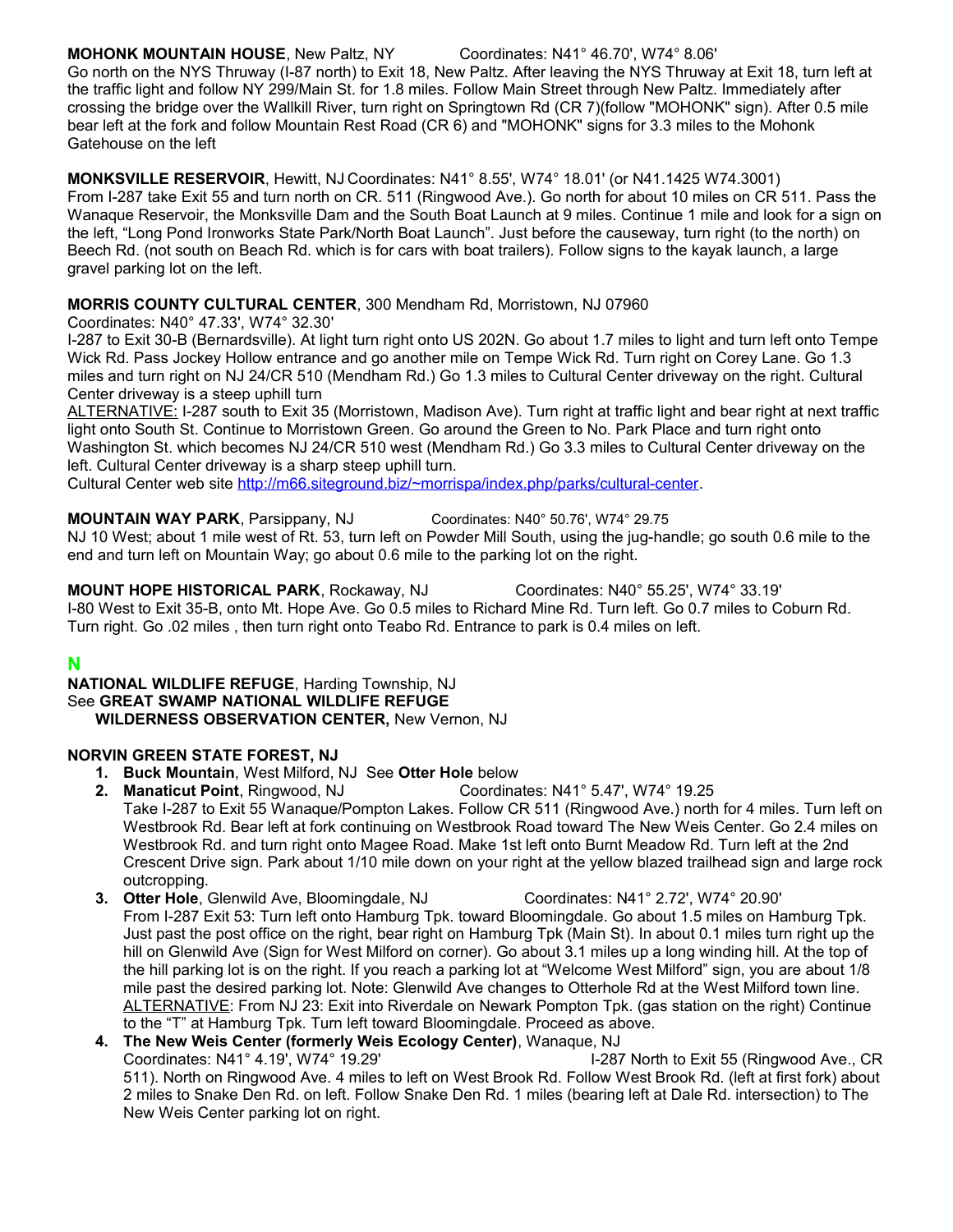**NYACK CIRCULAR**, Nyack, NY **I-287/87 East to Exit 11 (Nyack). Turn left on Main St. (NY 59), then** US 9-W North 1.2 miles to Christian Herald Rd. Turn right (Name changes to Old Mountain Rd.) and go to Broadway. Turn left on Broadway to park.

ALTERNATIVE: I-287/87 East to Exit 11 (Nyack). Take E. Main St. NY 59) into Nyack and turn left on Broadway to park at end.

## **O**

**OAKDALE**, South Mountain Reservation (See SOUTH MOUNTAIN RESERVATION)

#### **OLD SHORT HILLS PARK,** Short Hills, NJ

See directions to South Mountain Reservation and map on last page of directions. Proceed to the intersection of Pleasant Valley Way and Northfield Ave. which is just west of South Mountain Arena, West Orange, Go west on Northfield Ave. (toward Livingston) 0.8 miles to Old Short Hills Rd. on left (traffic light). Turn left and follow Old Short Hills Rd. 2.1 miles to park entrance (#274) on left. Continue to parking lot on right.

#### **OLD TROY PARK,** Parsippany, NJ

US 46 West to South Beverwyck Rd. After 1 mile, at fork, go right onto Reynolds Ave. Go 1 mile to park on left.

**OTTER HOLE**, Glenwild Ave, Bloomingdale, NJ now listed under **NORVIN GREEN STATE FOREST, NJ**

## **P**

**PAINTERS POINT**, South Mountain Reservation (See SOUTH MOUNTAIN RESERVATION)

#### **PALISADES INTERSTATE PARK, NJ**

- **1. Englewood Boat Basin**: Coordinates: N40° 52.70', W73° 56.79' I-80 East (stay in local lanes) to Exit 71. Go north on Broad St., which becomes Dana Place. Turn right on Palisades Ave. Go across US 9-W (light) and continue downhill to Englewood Boat Basin parking.
- **2. Park Headquarters**: Coordinates: N40° 57.17', W73° 55.20' Palisades Interstate Parkway to Exit 2 (Alpine) and follow signs to the Police Headquarters Park in the parking lot for the park Administration building just east of the underpass (although signs indicate that parking is for official business only,: it is permissible for hikers to use this parking lot).See<http://www.njpalisades.org/><br>3. State Line Lookout: Coordinates N40° 59.32', W73° 54.43
- **3. State Line Lookout**: Coordinates N40° 59.32', W73° 54.43' I-80 East (stay in local lanes) to Exit 71. Go north on Broad Ave., which becomes Dana Place. Turn right on Palisades Ave. Go across US 9-W (light). Pass Palisades Interstate Parkway (PIP) South entrance and continue left onto PIP North entrance. Access is ONLY from the northbound lane of the Palisades Interstate Parkway (PIP). The exit for State Line Lookout is on the right about 1 1/2 miles north of Exit 2, just before exit 3. Look for sign that says State Line Lookout. There is a U-Turn from the left lane of the southbound direction about 1/4 mile past southbound exit 3 allowing access to State Line Lookout when proceeding south on the PIP. Park in lot at the end of the access road.

#### **PATRIOTS' PATH**, Morristown, NJ

I-287 South to Morristown Exit 35 (Madison Ave.). Turn right at light, bear right at next light onto South St. to Morristown Square.

- 1. **Speedwell Lake**: Go halfway around Morristown square to US 202 North (Speedwell Ave.). Go 1 miles to bridge. Parking lot is on left BEFORE crossing bridge. Log pilings outline driveway area along river.
- 2. **Lake Valley Road:** Go halfway around Morristown square to US 202 North (Speedwell Ave.). Go 0.4 miles to Sussex Ave. (left angle at traffic light, church with open bell tower on left). Turn left and go 1.2 miles to sign "Township of Morris, Thomas Streeter Swimming Pool". Just before traffic light turn right into parking lot.
- 3. **Fosterfields**: Go 3/4 of the way around Morristown square and turn right onto NJ 24 West. Go 1.1 miles and turn right onto Kahdena Rd. Go 0.3 miles to a left turn at Fosterfields. Go straight on main road 1/2 mile to parking lot.

## **PAULINSKILL LAKE, Plotts Road, Newton, NJ** Coordinates: N41° 5.00', W74° 46.96' (or N41.0834,

#### W74.7826)

From I-80 take Exit 25, drive on US 206 North toward Andover. After 11.9 miles, in Newton, turn left at tee onto Spring St. (still US 206. In 0.1 miles turn left onto CR 519 (Mill St.) after 0.8 miles turn left on Plotts Rd. Follow the road on the causeway. Park along the side of the road at the center.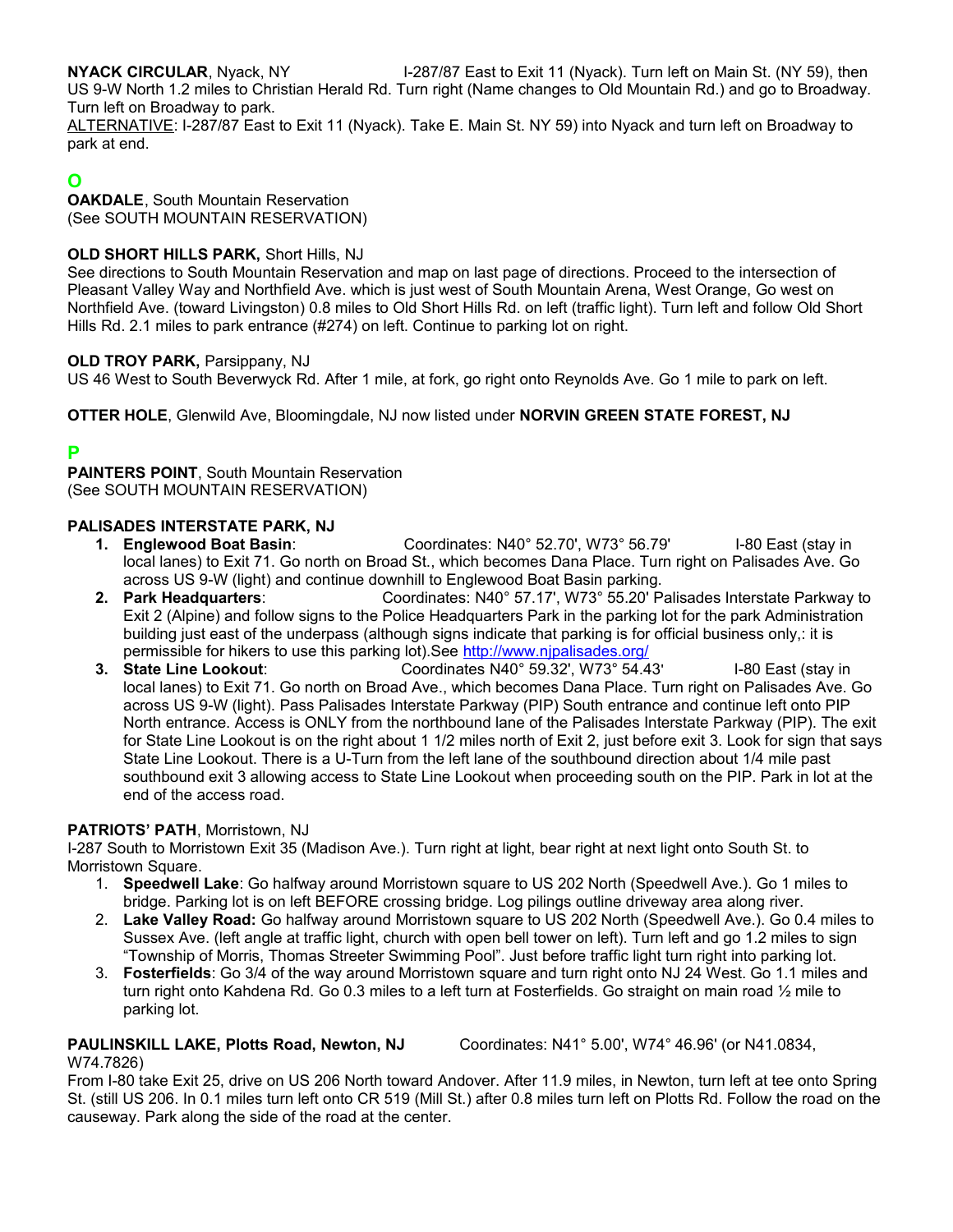#### **PEQUANNOCK WATERSHED,** West Milford, NJ

From US 46 go north on NJ 23 about 16 miles to Clinton Rd. Turn right. Distances are from the intersection of NJ 23 and Clinton Rd..

- **P-1**: **Hanks Pond, Cross Castle**: 1.6 miles
- **P-2:** 2.9 miles
- **P-3:** 3.8 miles
- **P-4**: 4.5 miles (on left just north of stream crossing).
- **P-5:** 5.9 miles
- **P-6**: 6.4 miles
- **P-7**: **Bearfort Waters, Terrace Pond**: 7.7 miles Coordinates: N41° 08.573', W74° 24.456'
- **P-9**: **West Milford**: Stay on NJ 23 North past Clinton Rd. to Paradise Rd. Turn right. Go 1.5 miles to parking area on right.

**PINE MEADOW TRAIL -** See Harriman State Park, Reeves Brook Visitors Center, off Seven Lakes Drive.

#### **POCONO ENVIRONMENTAL EDUCATION CENTER (PEEC)**, Dingmans Ferry, PA

Follow directions for Dingmans Falls. Go South on US 209 for about 5 miles to Brisco Mountain Rd. (PEEC sign). Turn right and follow the signs to the Visitor Center. When the road forks bear right at stop sign and PEEC will be on your right

#### **POCHUCK MOUNTAIN,** Glenwood, NJ

**1. Pochuck Boardwalk**, Glenwood, NJ Coordinates: N 41° 14.12' W 74° 28.83'

I-80 West to NJ 15 North for about 12 miles to CR 517 toward Sparta/Franklin. Go 5 miles on CR 517 to left turn onto NJ 23 north (and CR 517). In 2.1 miles turn right onto CR 517 for about 4 miles, then left on NJ 94 for 0.4 miles to right turn onto CR 517. Proceed 5.5 miles to parking. You will pass a swim club on your left followed by a rise in the road through a residential area. After cresting the hill you will see the swamp to your right and a wooded hill to the left. Park on road in the marked parking section which is 5.5 miles after leaving NJ 94 ALTERNATIVE: Follow NJ 23 to CR 517, then as above.

**2. Canal Road**, Glenwood, NJ Coordinates: N41° 13.60' W 74° 28.14' I-80 West to CR 517 North toward Franklin. Stay on CR 517 for about 16 miles and turn right on Maple Grange Road. In about 1 mile turn left on Canal Road. Parking lot is on the left just before the barrier. ALTERNATIVE: NJ 23 North to CR 517 North. Right on Maple Grange Road 4.7 miles after leaving NJ 94. Then as above. **3. Pochuck Mountain Appalachian Trail Access**, Glenwood, NJ Coordinates: N41° 15.30' W 74° 30.51'

Follow directions for Pochuck Boardwalks but go past the boardwalks to CR 565 on the left just after Pochuck Valley Farms. Turn left and go 1.1 miles to Glenwood Mt Rd. Turn right and parking for only about 3 or 4 cars is on the right in 0.8 miles.

#### **PRALLSVILLE MILL,** Stockton, NJ Coordinates: N40° 24.56', W74° 59.15'

Take I-287 Exit 17 to US 202 south for 14 plus miles to Flemington, right turn on NJ 12. Go 1 mile turn left onto CR 523. 10 miles to right turn onto NJ 29 for 0.3 miles. Turn left into parking lot.

**PRINCETON**, Mercer County, NJ Take I-287 South to Exit 13 (US 202 & 206.) Go south on US 206 about 16 miles to intersection with US 518. Meet at Friendly's in shopping center on left.

### **PYRAMID MOUNTAIN**, Kinnelon/Montville, NJ

- 1. **Visitors Center**: Coordinates: N40° 56.81', W74° 23.30'
	- 1.1. I-287 North to Exit 45 (Wootton St., Boonton). Make first left and go under I-287. Follow Wootton St. straight up hill to blinker light. Turn right onto CR 511/Boonton Ave. and go 2.7 miles to parking lot on left.
- 1.2. ALTERNATIVE: NJ 23 to CR 511 South (Boonton Ave.). Go 4.4 miles to Visitors Center on right (opposite Mars Park).<br>2. **Parking lot #2** (Kinnelon baseball diamond)
- Coordinates: N40° 58.10', W74° 21.92' is 2 miles farther north on Boonton Ave., on the left.
- 3. **Kincaid Parking**, Coordinates: N40° 57.20', W74° 24.47' I-287 North to exit 45 (Wooton St., Boonton). Make first left and go under I-287. Follow Wooton St. straight up hill to blinker light. Turn right onto Boonton Ave. (CR 511) and go about 2 miles to Rockaway Valley Rd (where CR 511 jogs to the right and left to go to the main Pyramid Mt. parking lot). Turn left on Rockaway Valley Rd. and go about 1.3 miles to stop sign at Powerville Rd. Turn right onto Powerville Rd. and go about 1.2 miles to Kincaid Rd. on right. Turn right on Kincaid Rd. and immediately right into parking lot.

**R**

### **RAMAPO MOUNTAIN STATE FOREST**, Oakland, NJ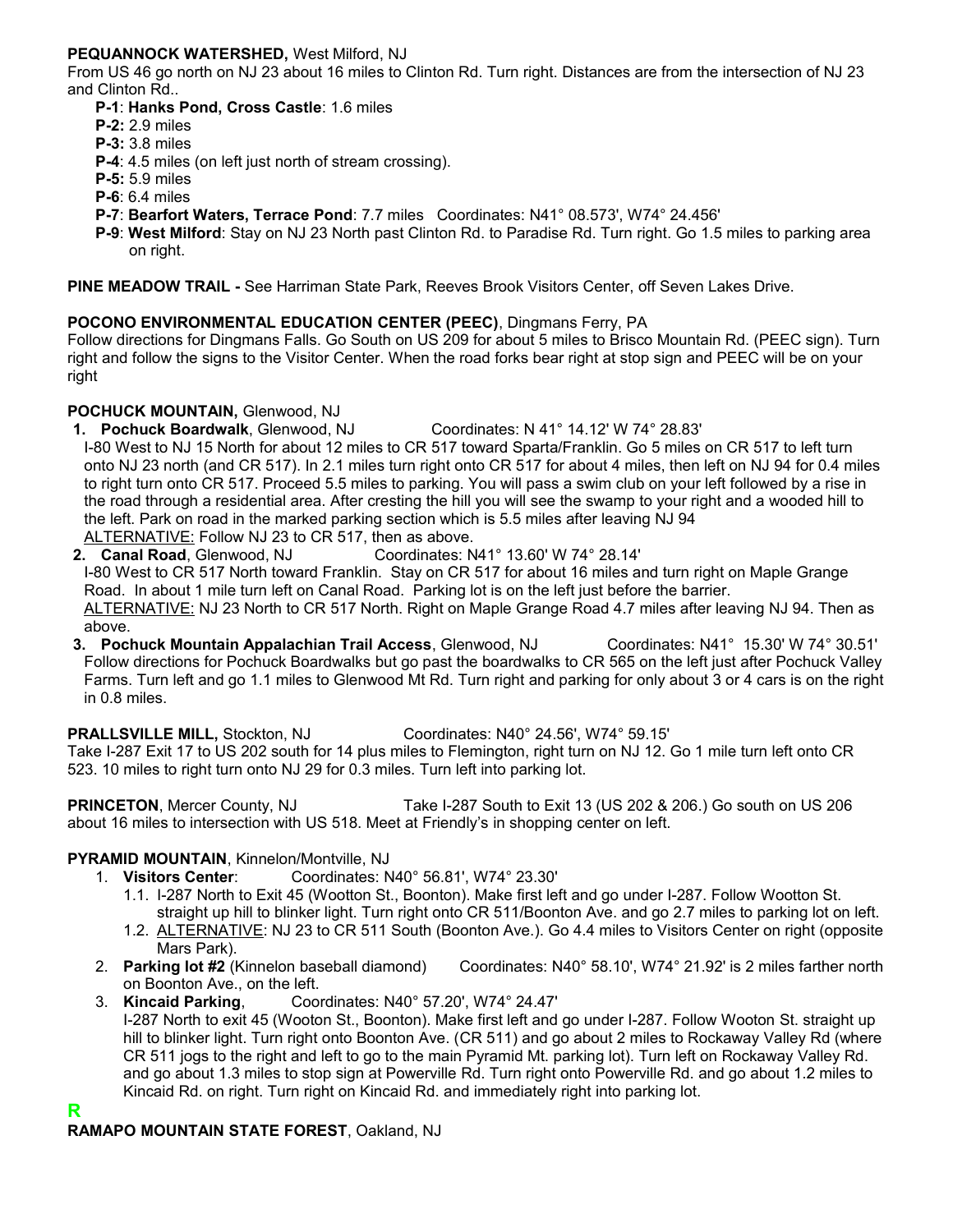Take I-287 North to Exit 57 (Skyline Drive). Turn left at light onto West Oakland Ave. Go 0.2 miles and bear left onto Skyline Drive passing under I-287.

**Lower Lot**: Coordinates: N 41° 01.96' W 74° 15.12' Go 0.2 miles to large gravel parking lot on left.

**Upper Lot**: Coordinates: N41° 02.85', W74° 15.09' Go an additional 1.2 miles on Skyline Drive to another gravel lot at top of hill on left.

ALTERNATIVE: Follow Weis Ecology Center directions, but at Westbrook Rd. continues straight for 1 % miles on Ringwood Ave., CR 511. Turn right onto Skyline Drive for 3.7 miles to Upper Lot. The two parking areas will be on the right, in the reverse order given above.

#### **RAMAPO MOUNTAIN STATE FOREST, West Side, Back Beach Park**, Haskell, NJ

Coordinates: N 41° 02.078' W 74° 17.132'

From I-287 northbound, take Exit 55. Turn right at the bottom of the ramp onto Ringwood Avenue (County 511). Continue 0.9 miles to light and turn right onto Second Avenue. At a "stop" sign, turn left onto the Boulevard, then bear right to continue on Fourth Avenue. In 0.2 mile, where Fourth Avenue bears left, continue straight ahead on Back Beach Road to a large parking area.

ALTERNATIVE: From I-287 southbound, take Exit 55 and turn right at the bottom of the ramp onto Union Avenue, then turn left at the next light onto Ringwood Avenue (County 511). Continue north 0.8 miles to Second Avenue and turn right. Continue following the directions above.

#### **RAMAPO VALLEY COUNTY RESERVATION, (DARLINGTON**) Mahwah, Bergen County, NJ

Coordinates N41° 04.67', W74° 11.23'

I-287 North to Exit 58 (US 202). Follow US 202 North for 5.3 miles to the park entrance on the left. **Note: No left turn** allowed, go beyond and make a U-turn and go back on US 202 south to park entrance now on your right. ALTERNATIVE**:** NY 17 to US 202 exit in Mahwah. Follow US 202 South for 2-miles, turn right into park entrance.

**RATTLE SNAKE SWAMP**, See CAMP MOHICAN, Blairstown, NJ

#### **REEVES BROOK VISITORS CENTER**

See Harriman State Park, off Seven Lakes Drive.

**RIFLE CAMP PARK**, Woodland Park, NJ Coordinates: N40° 53.42', W74° 11.27' US 46 East to Great Notch/Little Falls exit. Exit and turn left over US 46 or US 46 West to Great Notch/Cedar Grove/U turn exit. Rifle Camp Rd is first right. Proceed north on Rifle Camp Rd for about 1.3 miles. Turn right into the Park. ALTERNATIVE: I-80 to Exit 56, Squirrelwood Rd. proceed Southeast on Squirrelwood Rd. for 0.5 miles then right onto Rifle Camp Rd for 0.8 miles Turn left into the Park.

**RINGWOOD MANOR**, Ringwood State Park, NJ Coordinates: N41° 08.35', W74° 15.20' Take I-287 North to Exit 55 (Ringwood Ave, CR 511).Go North on Ringwood Ave. about 7.2 miles to sign RINGWOOD MANOR (also sign "To NY 17") on right. Turn right on Sloatsburg Rd. Go about 2.5 miles to Ringwood Manor entrance on left. Meet at first parking lot on the left.

**ROUND VALLEY STATE PARK,** Lebanon, NJ Coordinates: N40° 37.36', W74° 51.30' I-78 West to exit 20A south 1/4 mile to US 22 West. Go 0.8 mile to the jug handle then south on CR 629 for 1.6 miles to park entrance on left.

### **S**

**SADDLE RIVER COUNTY PARK,** Ridgewood, NJ Coordinates: N40° 58.41' W74° 5.67' Take GSP to Exit 165. Go towards Ridgewood (west) on Ridgewood Ave., in 0.7 miles, turn left on E. Firehouse Ln. Cross over Rt. 17 and continue west on East Ridgewood Ave. for about 1 mile. Wild Duck Pond Area will be on your right; park in Area "A", beyond the building

#### **SANDY HOOK**, Gateway National Park, Highlands, NJ

Take Garden State Pkwy South to Exit 117. Then NJ 36 East (Sandy Hook). Go about 13 miles on NJ 36 and cross over bridge. Stay left for park entrance.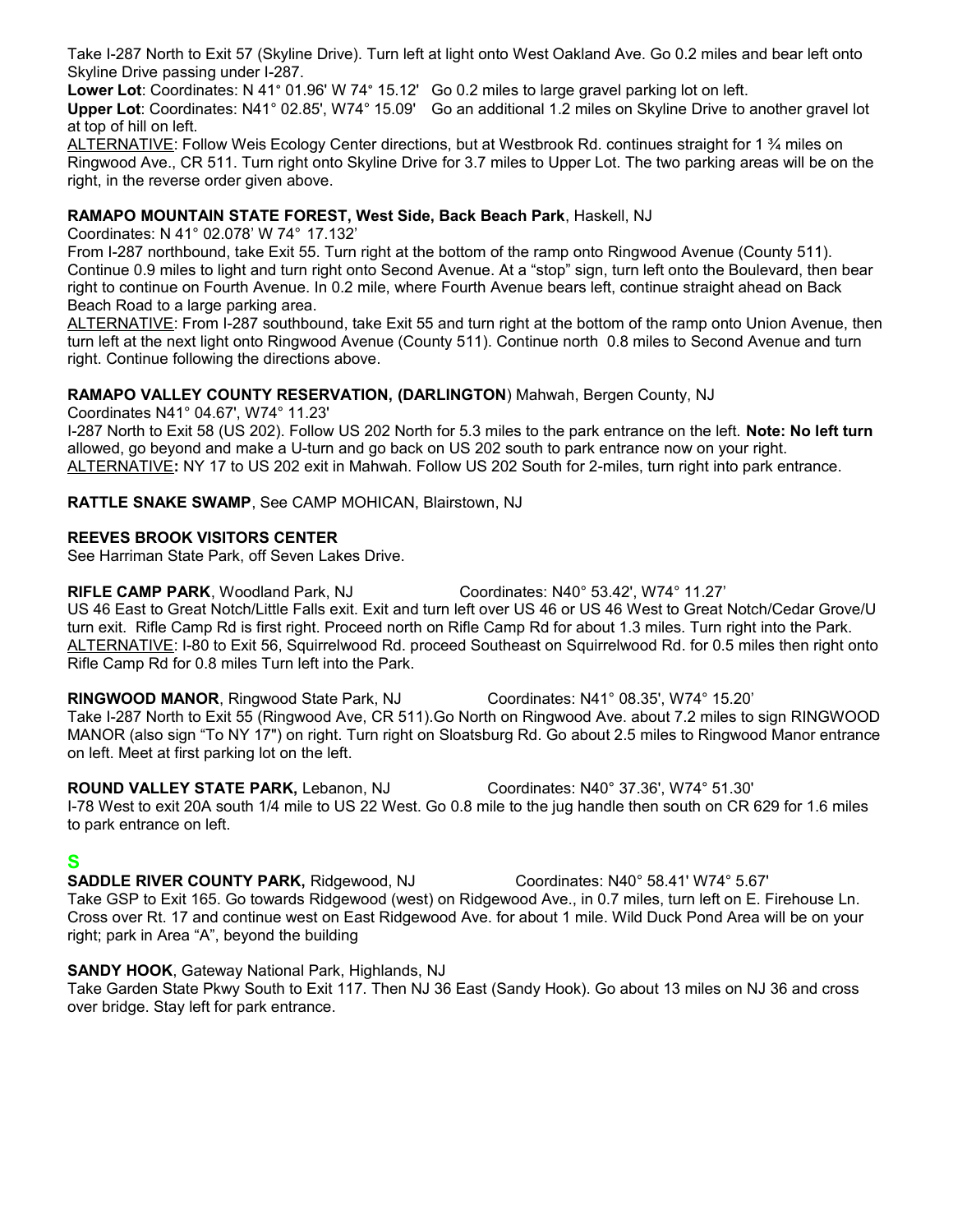**SAXON LAKE/MUSCONETCONG RIVER, Stanhope, NJ** 1087 Waterloo Rd., Stanhope, NJ Coordinates: N40° 53.8140', W74° 47.4660' (or N40.8969°, W74.7911°)

From I-80 take Exit 25 (US 206 North), and take first right turn onto ramp toward Continental Dr. Follow brown signs toward Waterloo Village. Proceed 0.5 miles to traffic light, turn right onto Continental Dr. and continue 1.1 miles. Turn left at intersection (Waterloo Road/CR 604). After 3.4 miles, the launch site, the NJ State parking area is on the left (river side) immediately after an abandoned white building.

**SCHERMAN HOFFMAN WILDLIFE SANCTUARY,** Bernardsville, NJ Coordinates: N40° 44.50', W74° 33.14' From I-287 North or South, take Exit 30B. From the exit ramp, bear right and go a short distance, 0.1 miles, on North Maple Ave. to the light by the Old Mill Inn, at the Intersection of Route 202. Proceed straight ahead through the light onto Childs Road. Go 0.2 miles and turn right onto Hardscrabble Road. Follow this road for about 1 mile to sign and driveway on the right (12 Hardscrabble Road). Turn right into the driveway and follow it up the hill to the Hoffman Building. To reach the Scherman parking lot, continue past the driveway around the curve to the left. The Scherman parking lot is the next right.

**SCHIFF RESERVATION,** 339 Pleasant Valley Road Mendham, NJ Coordinates: N40° 45.06', W74° 37.79' From I-287 North or South, take Exit 30B. From the exit ramp, bear right and go a short distance on North Maple Ave. to the light by the Old Mill Inn, at the Intersection of Route 202. Proceed straight ahead through the light onto Childs Road. Go 0.2 miles and bear right onto Hardscrabble Road. Follow this road for about 2.0 mile. Turn left on Lloyd Rd. for 0.8 miles. At tee, turn right on Mendham Rd. which changes to Bernardsville Rd. for 2.0 miles. Watch for Schiff sign and make a left turn onto Pleasant Valley Road and drive 1.3 miles. Make a right between the stone pillars into the Schiff Natural Lands Trust. Make a left at the "T" at the far end of the roadway and follow the winding road for 0.5 miles to the top of the hill. Pass the two houses and follow the road into the parking lot by the Educational Center.

## **SCHOOLEY'S MOUNTAIN COUNTY PARK, Long Valley, NJ 91 East Springtown Rd. 07853**

Coordinates: N40°48.27', W74°47.12'

From: I-80 W. Take Exit 26 to merge onto US-46 W. Go 5.1 miles then turn left onto Naughright Rd. Go 3.4 miles then turn right onto E Springtown Rd. Go 0.5 miles and take the first left onto Schooleys Mountain Park. ALTERNATIVE: From Rt. 24 through Chester into Long Valley. Follow Rt 24 to light in center of town. Turn right up Schooley's Mtn. Rd (NJ 24). Go .8 miles and turn right onto Camp Washington Rd. Go .7 mile and turn right onto E Springtown Rd. Go .3 miles and turn right onto Schooleys Mountain Park.

#### **SCHUNEMUNK MOUNTAIN**, Mountainville, NY

- 1. **Taylor Road Parking** Coordinates: N41° 24.45', W74° 04.90' New York State Thruway I-87 North to Exit 16 (Harriman). At first right after toll booth, take NY 32 North about 7.5 miles to Mountainville. Turn left at Black Rock Fish & Game Club sign onto Pleasant Hill Rd. (CR 79) then next left onto Taylor Rd. Cross over NYS Thruway. Parking area is on right.
- 2. **Trestle Parking** Coordinates: N41° 25.54' W74° 6.10' New York State Thruway to exit 16 (NY Routes 6 &17 West). Go almost 4 miles west on NY 6 & 17 to exit 130 (Rt. 208 North). Go 2.8 miles north and turn right on CR 27 (opposite a Sunoco Station on the left). Go 4.4 miles and turn right on Otterkill Rd. The parking area is 3/4 mile on the left. There is a very high very long railroad trestle about 0.2 miles past the parking lot.

**SEVEN PRESIDENTS PARK**, Long Branch, NJ Coordinates: N40° 18.81', W73° 58.66' Garden State Parkway South to Exit 105. Take NJ 36 East for about 6 miles through Long Branch. At traffic light at where NJ 36 turns north, go straight into parking lot. Do not turn to go into Long Branch. Meet near building with restrooms.

**SHEPHERD LAKE**, Ringwood, NJ Coordinates: N41° 08.15', W74° 13.93'

Follow directions to Skylands. After entering Skylands grounds, turn left at intersection to go to Shepherd Lake (follow sign). Meet at first parking lot on right.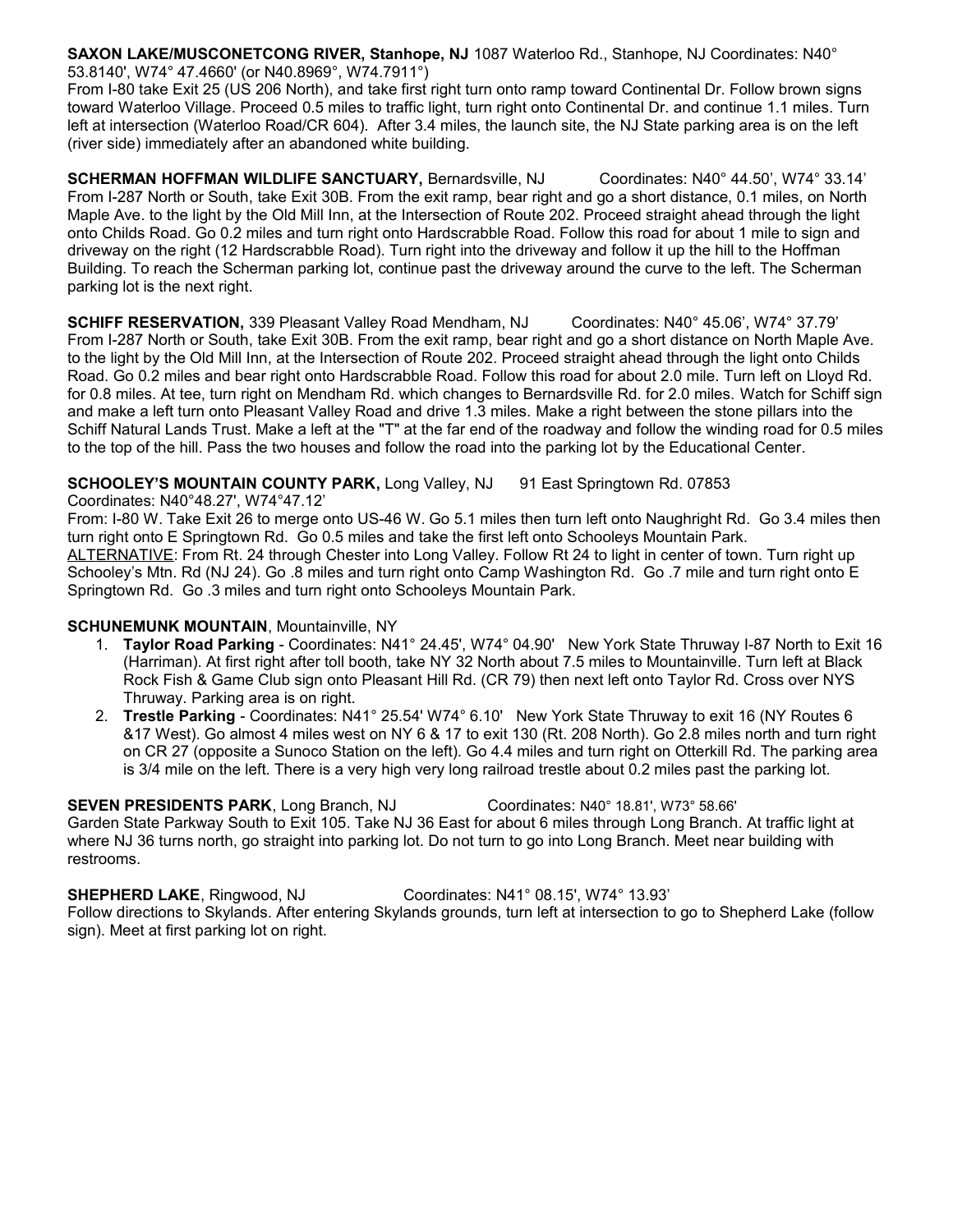**SILAS CONDICT CTY PARK**, 100 Kinnelon Rd, Kinnelon, NJ Coordinates: N40° 59.93', W74° 22.55" Park Entrance Coordinates: N41° 00.25', W74° 23.07" Parking lot

From NJ Route 23 North take right jug handle exit for Kiel Ave/Kinnelon Rd. Turn left cross Rt 23 and proceed onto Kinnelon Rd. (CR 618) Pass two traffic lights. Watch for MCPC Silas Condict sign on right 1.1 miles from NJ 23. Turn right onto William Lewis Arthur Dr. into the park and go 0.7 miles to parking on right across from the picnic pavilion. ALTERNATIVE: I-287 North to exit 45 (Wooton St., Boonton). Make first left and go under I-287. Follow Wooton St. straight up hill to blinker light at 0.6 miles. Turn right onto Boonton Ave. (CR 511) and go about 2 miles to Rockaway Valley Rd (where CR 511 jogs to the right and left to go to the main Pyramid Mt. parking lot). Turn left on Rockaway Valley Rd. and go about 1.3 miles to stop sign at Powerville Rd. Turn right onto Powerville Rd. and go about 5.1 miles on Powerville Rd (which changes to Kinnelon Rd). Turn left onto William Lewis Arthur Dr. and go 0.7 miles to parking on right across from the picnic pavilion.

#### **SILVER MINE PARKING AREA**

See Harriman State Park, off Seven Lakes Drive.

**SIX MILE RUN**, 625 Canal Road, Somerset, NJ 08873 Coordinates: N40° 28.50' W74° 34.27' (or N40.4750° W74.5711°)

From I-287 southbound, take exit 17 and drive south. In 1.2 miles, take the US-22 E ramp to the right towards New York. Keep right onto US-22 E towards New York. After 2.8 miles on NJ-22, turn right onto Finderne Ave. Street name changes to North and South Main St then after 3.4 miles bear right onto Millstone River Rd. Continue 4.0 miles to a left turn onto Blackwells Mills Rd. After ¼ mile turn right onto Canal Rd. Park on left in 300 feet.

**SKYLANDS**, Ringwood, NJ Parking lot A. Coordinates: N41° 07.62', W74° 14.27'

Take I-287 North to Exit 55 (Ringwood Ave., CR 511).Then north on Ringwood Ave. about 7.2 miles to sign SKYLANDS (also sign "To NY 17") on right. Turn right on Sloatsburg Rd. Go about 2 miles to next SKYLANDS sign on right. Turn right at sign for Holy Name Friary onto Morris Rd.. Go about 1.4 miles to entrance to Skylands Manor area. Follow sign to Manor House straight ahead park on the left just past the toll booth.

**SOMERSET COUNTY EDUCATION CENTER**, Basking Ridge, NJ Coordinates: N40° 41.64', W74° 32.10' Take I-287 to Exit 30-A (Basking Ridge - North Maple Ave.). Follow North Maple Ave. 1.7 miles to Basking Ridge center. Bear left on South Maple Ave., following sign to Millington. Continue 1.0 miles and turn left onto Lord Stirling Rd. Continue to Environmental Center parking lot on left.

**SOURLAND MOUNTAIN PRESERVE,** Hillsborough, NJ Coordinates: N40° 28.43', W74° 41.65' I-287 South to Exit 17, then US 206/202 for 1.8 miles to the Somerville circle. (Be in the right lane as the circle nears). Go 3/4 around the circle on to US 206 South. Continue 8.5 miles on US 206 to CR 601. Turn right on Trent Road (CR 601) and go 1.2 miles to East Mountain Road. Turn right on East Mountain Rd. and go 1.1 mile to Sourland Mountain Preserve parking on the left.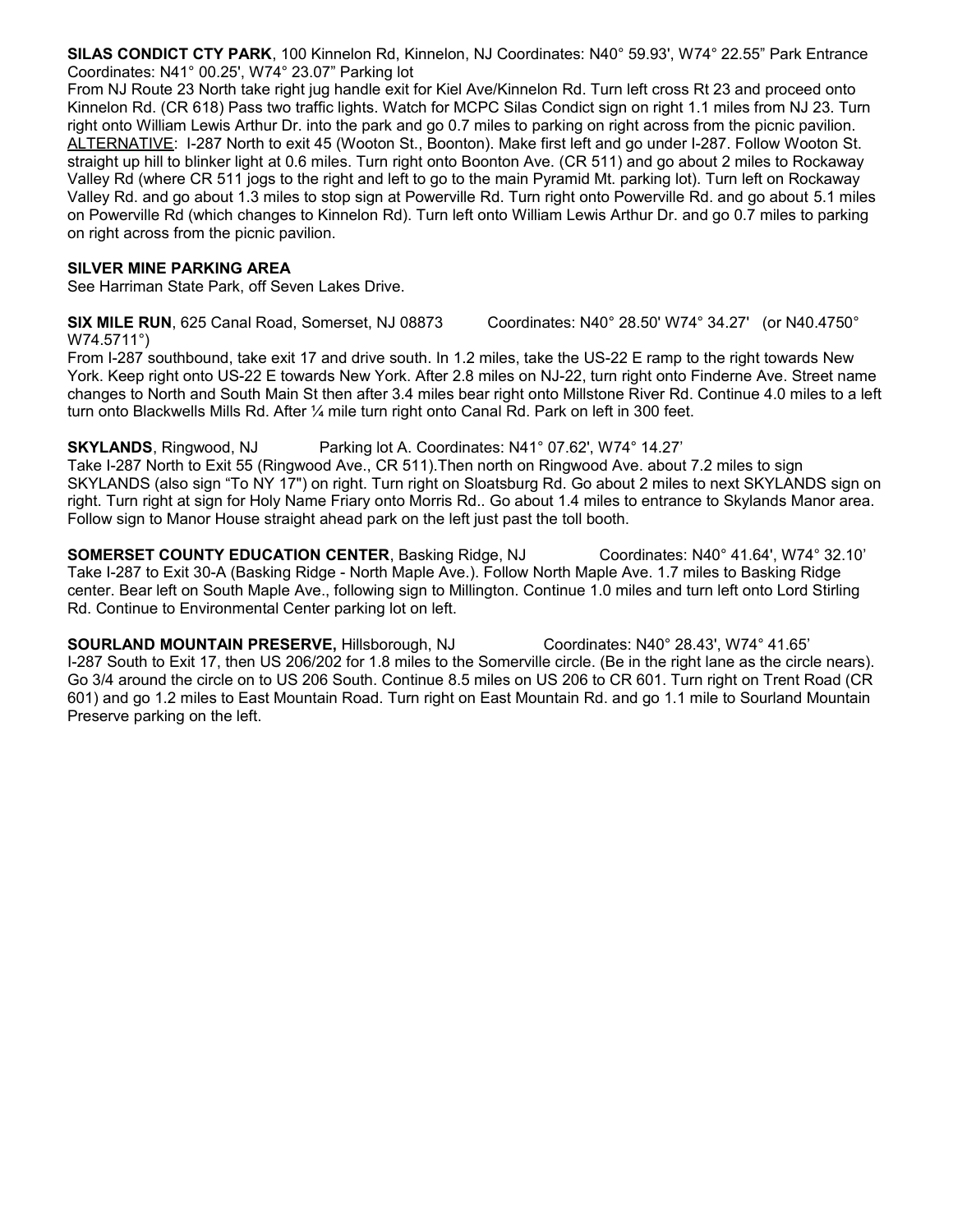#### **SOUTH MOUNTAIN RESERVATION**, Milburn and West Orange, NJ

These directions will get you into the park. Then see the detailed directions following and the **map on the last page** of this directions document to find specific meeting places.

**From east of the park (westbound) on I-78:** Take exit 50 B "Millburn" "Maplewood". At the end of the ramp, you must go right. Drive through 3 traffic lights, not counting the one at the end of the ramp. At the fourth light (Millburn Ave.), turn left. Drive to the second traffic light (the road makes a turn to the right and becomes a one way street called Essex Ave.). Turn right onto Lackawanna Place, go under the RR tracks, and you come almost immediately to Glen Ave. Across the street and a little to the right is a drive way entering the park with a sign "Locust Grove". For all other areas of the park, turn left and go to the first traffic light and turn right onto Brookside Drive. (**see map** and following directions)

**From west of the park (eastbound) on I-78 or NJ 24:** NJ 24 joins I-78 1 1/2 miles before exit 49B "Maplewood." At the end of the ramp you must go to the right on Springfield Ave. (NJ 124). At the first light in 0.4 miles, you must take a jug handle to the right in order to turn left onto Valley Street. At the next light, in 0.3 miles, turn left onto Vauxhall Road. Proceed 0.2 miles to the next light which is Millburn Ave. and turn left Then follow the directions as in "From the east on Interstate 78" above.

**From north of the park (either eastbound or westbound) on I-280:** Take exit 7. At the bottom of the ramp, Turn south (left) onto Pleasant Valley Way. Proceed 2.2 miles to the corner of Pleasant Valley Way and Northfield Ave. Turn right for Mayapple Hill, left for Turtle Back Rock Picnic Area, and straight ahead for all other parts of the park (**see map** and directions below).

- **1. Dog Park (formerly called Deer Paddock):** From Brookside Drive & South Orange Ave. intersection, Millburn, (Follow signs to the Dog Park, to get there) take South Orange Ave. east (toward South Orange) about 1 mile, just past traffic light, to Crest Drive on right. Go 0.6 miles to barricade. Turn right to parking lot.
- **2. Dogwood Hillside:** Coordinates: N40° 44.63', W74° 18.16' (or N40.7439°, W74.3026°) 0.7 miles south of South Orange Ave. or about 1.1 miles north of Glen Ave., on the west side of Brookside Drive.
- **3. Elmdale:** From Northfield Ave. & Pleasant Valley Way intersection, West Orange, follow Millburn signs south about 3 miles to Elmdale parking area on right.
- **4. Locust Grove:** Coordinates: N40° 43.65', W74° 18.24' From the North, go south on Brookside Drive to Glen Ave. (traffic light). Turn left on Glen Ave. and go 0.3 miles to Locust Grove parking lot on left, opposite NJ Transit train station.
- **5. Mayapple Hill:** From intersection of Northfield Ave. & Pleasant Valley Way, West Orange, go west on Northfield Ave (uphill) about 0.1 miles to park road on right.
- **6. Oakdale:** From intersection of Northfield Ave. & Pleasant Valley Way, West Orange, follow MILLBURN signs a short distance south on Cherry Lane to first right (OAKDALE sign).
- **7. Painters Point:** Coordinates: N40° 44.456' W74° 18.208' (or N40.7409° W74.3034°) 0.91 miles south of South Orange Ave. or about 1.0 miles north of Glen Ave., on the east side of Brookside Drive. Park a short distance in on dirt road at foot of open field (no sign).
- **8. Tulip Springs:** From Northfield Ave. go south on Cherry Lane toward Millburn 0.8 miles to entrance on left. ALTERNATIVE: From South Orange Ave go 0.4 miles north on Cherry Lane. Entrance is on the east side of the road. Make an immediate right hand turn to Tulip Springs parking (straight ahead is the Boy Scout Area).
- **9. Turtle Back Rock:** Coordinates: N40° 45.96', W74° 16.46' Turn east on Northfield Ave pass South Mountain Arena, about 0.25 mile to Walker Rd. turn right (traffic light). Park entrance is first road on right.

### **STATE LINE LOOKOUT,** Alpine, NJ

See Palisades Interstate Park

#### **STEPHENS STATE PARK**, Hackettstown, NJ

Coordinates: N40° 52.15', W74° 48.62'

Take I-80 West to Exit 26 (Budd Lake exit). Then US 46 West 7.6 miles to second traffic light after Midas Muffler Shop. Turn right onto Willow Grove St. (CR 604). Go 1.7 miles to park sign. Turn right onto entrance road. At stop sign turn right across bridge to parking lot on left. Upper Lot**:** Continue on Willow Grove St., 0.7 miles past park entrance sign. Turn right onto Waterloo Valley Rd. Cross the bridge and take gravel road on right to parking area.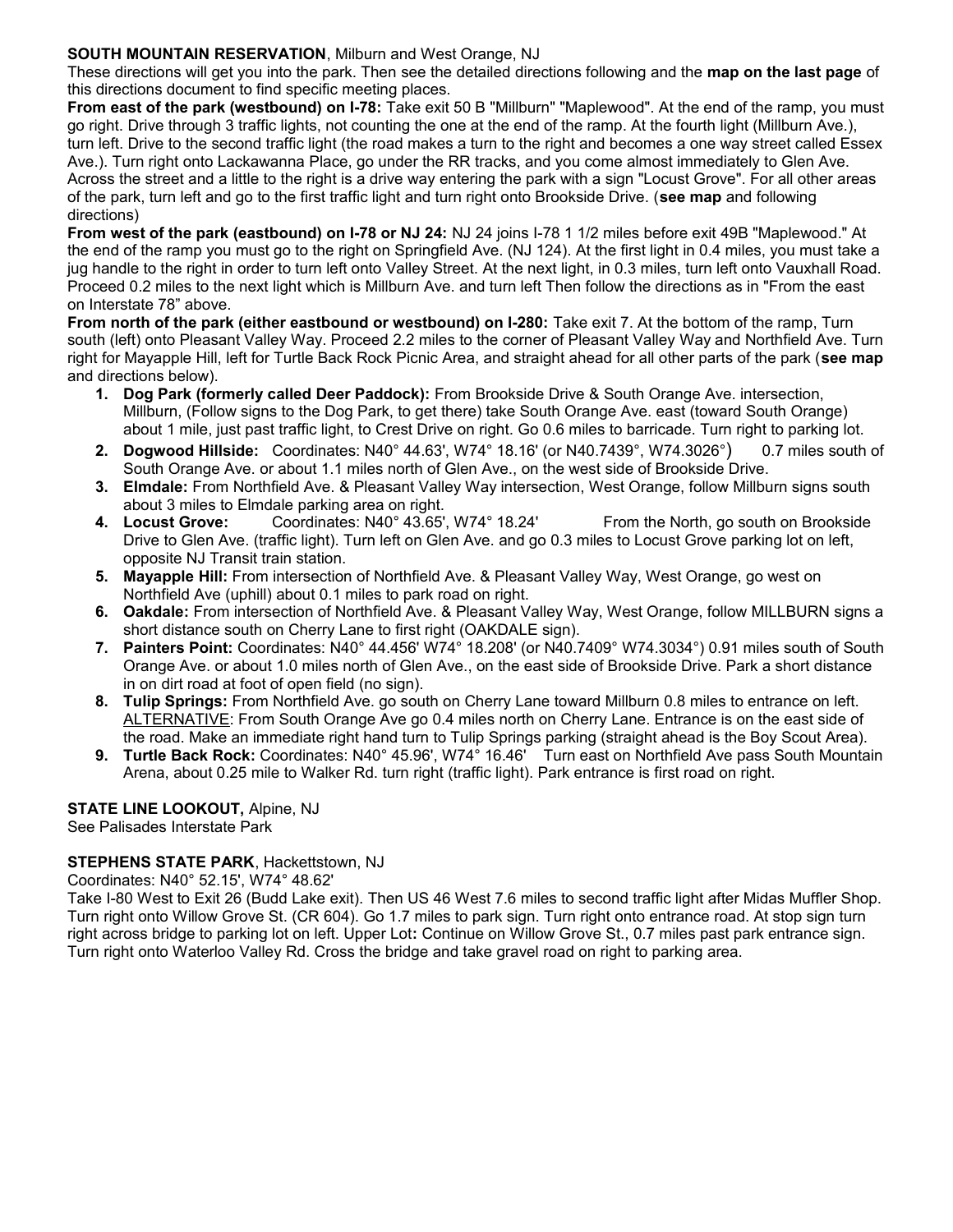#### **STERLING FOREST STATE PARK**, Tuxedo NY

- **1. Visitors Center:** Coordinates: N41° 11.86', W74° 15.36'
	- 1.1. I-87 North (NY State Thruway) to exit 15A. Go about 1.5 miles north on NY 17 to right turn onto Sterling Mine Rd.(CR 72) (Sign to West Milford) West. Follow CR 72 West 3 miles to traffic light. Turn right onto Long Meadow Rd. (CR 84) North. Follow CR 84 for 3.5 miles and turn left at sign Sterling Forest State Park. Take next right on Sterling Lake Rd. to Visitors Center in 0.5 miles. Parking on right.
	- 1.2. ALTERNATIVE: From junction of NY 17 and NY 17-A, take NY 17-A West 1.4 miles to left on Long Meadow Rd. (CR 84). Go 3.6 miles to right on Old Forge Rd. Visitors Center is 0.5 miles on right. Parking on left.
	- 1.3. ALTERNATIVE: I-287 North to exit 57. Turn left at light to Skyline Drive. Follow Skyline Drive up the hill all the way to the end in 5.3 miles. Turn right onto CR 511 (Greenwood Lake Tpk.) North for 1.6 miles, then turn right onto Sloatsburg Rd. Follow Sloatsburg Rd for 3.5 miles pass Ringwood Manor, which is on your left. Road bears right and name becomes Mill Pond Road. Follow to traffic light at Long Meadow Rd. (CR 84). Turn left. Follow Long Meadow Rd. (CR 84) for 3.5 miles and turn left at sign Sterling Forest State Park. Take next right on Sterling Lake Rd. to Visitors Center in 0.5 miles. Parking on right.
- **2. Wildcat Mountain:** Coordinates: N41° 13.66', W74° 11.15' Trailhead is at the junction of NY 17 and NY 17-A. Hiker parking is in the UNPAVED lot to the south of Rt 17A just off the ramp to Rt 17.
- **3. Indian Hills**, Southfields, NY Coordinates: N41° 15.77', W74° 10.78 Take NY 17 north to Southfields. Just beyond the Red Apple Rest turn left onto the Orange Turnpike and go 1.3 miles to a dirt road on the right. Take the dirt road 0.2 miles to the parking area.<br> **Doris Duke Trailhead**, Tuxedo Park, NY Coordinates: N41° 15.20'. W74° 13'
- **4. Doris Duke Trailhead, Tuxedo Park, NY** From the junction of NY 17 and NY 17-A, take NY 17-A West for 3 miles. Pass Sterling Forest Ski Area (Site of the Renaissance Fair) and turn right on first road after the ski area, Benjamin Meadow Road. In 0.1 miles, turn left into the gravel parking lot.

#### **STERLING RIDGE**

- **1. South End**: Hewitt, NJ Coordinates: N41° 08.47', W74° 18.95'
	- **1.1.** I-287 North to Exit 55, Ringwood Ave (511 North). Go north on Ringwood Ave for about 11 miles. After passing the Monksville Reservoir bridge and Long Pond Ironworks National Historic Landmark Visitors Center, parking lot is on left opposite East Shore Dr.
	- **1.2.** ALTERNATIVE: I-287 to Exit 57 (Skyline Dr.). Turn left and go north on Skyline Drive to end. Turn right on CR 511 North and go about 5.3 miles to parking lot on left as above.
- **2. North End:** Tuxedo Park, NY Coordinates: N41° 13.79', W74° 15.62' From the junction of NY 17 and NY 17 A, take NY 17 A West. Go 5.6 miles to crossing of the Allis Trail (Hiker sign). Parking on left in a short (NOTE: **very rough**) driveway.

**STOCKTON,** See Prallsville Mill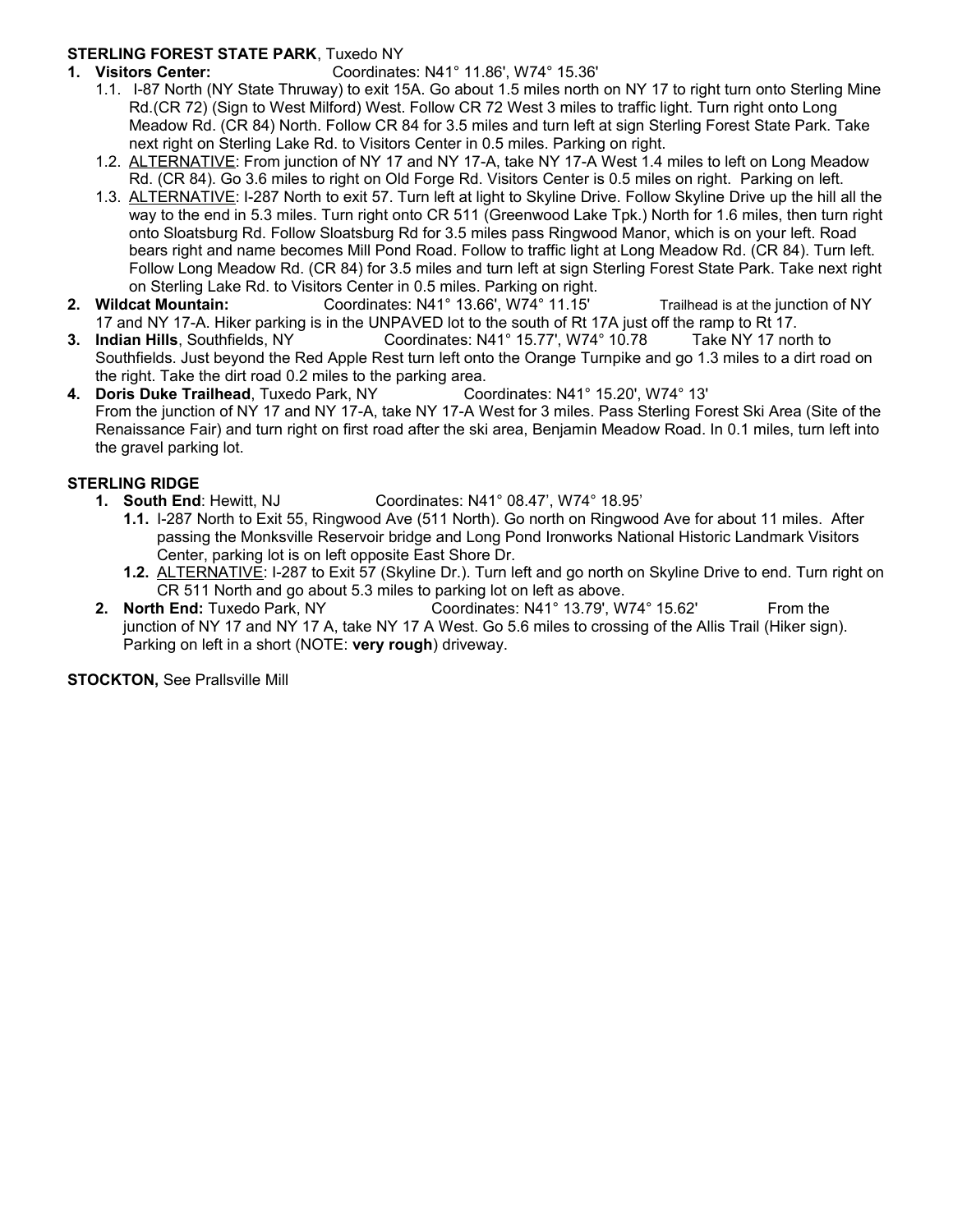#### **STOKES STATE FOREST,** Branchville, NJ

1. **Appalachian Trail & US 206 Crossing parking lot**: Coordinates: N41° 10.81' W74° 47.28'

I-80 West to Exit 34B. NJ 15 North to US 206 North. Go 6.2 miles to sign "Culvers Lake, Upper North Shore" on right. Turn right on Upper North Shore Road (after turn, road sign reads Mattison School Road) and go 0.2 miles and turn left at the first left onto Sunrise Mountain Rd. Go a short distance to parking area on left (Culvers Gap AT Parking). NOTE: If you get to the **ONE WAY** sign **DO NOT PASS THE SIGN**. Turn around and go back. The one way section is 16 miles long.

2.**Sunrise Mountain parking lot:** Coordinates: N41° 13.15' W74° 43.10' Follow directions above for Appalachian Trail & US 206 Crossing parking lot to get to Sunrise Mountain Rd. Go about 4 miles on Sunrise Mountain Rd. to the fork in the road. Bear right and proceed ¾ mile to parking area at the end of the road. To return to US 206, retrace Sunrise Mountain Rd. to the fork and turn **RIGHT**. **NOTE** that Sunrise Mountain Rd. is one way to the **right**. Follow signs back to 206. It is about 7.5 miles to US 206. 3.**Stony Lake parking lot:** Coordinates: N41° 12.20' W74° 46.35'

Take either US 206 or NJ 15 to their intersection (called Ross Corner) which is 5 miles north of Newton. From the Ross Corner intersection, take US 206 North for 6.8 miles to the entrance of Stokes State Forest on the right. Turn right on Coursen Rd. The Visitors Center, though not visible from US 206, is 200 yards into Stokes State Forest and is on the left. After entering Stokes State Forest, proceed straight ahead for 1.9 miles to the end of the road. At this "T" intersection, turn right and go 0.3 miles up the hill to the Stony Lake parking lot.

4.**Kittle Field parking lot:** Coordinates: N41° 12.33' W74° 46.49'Follow directions for Stony Lake parking lot (above) except at 1.9 miles into the park at the tee, turn left. Parking lot on the immediate left.

5.**Buttermilk Falls:** Coordinates: N41° 8.24' W74° 53.35' Follow UCHC directions to the entrance to Stokes State Forest on US 206. Continue north beyond the Stokes entrance on US 206 an additional 0.3 mile to Struble Road on the left. Follow Struble Road for 4.7 miles (passing the Scout Reservation, the 4-H Camp, and Tillman Ravine) to the intersection and cemetery at the bottom of the hill. Turn left at the cemetery (turns to dirt road in 100 yards) and go 1.9 miles to Buttermilk Falls on the left and the parking lot on the right.

#### **STONETOWN CIRCULAR,** Ringwood, NJ Coordinates: N41° 4.79', W74° 18.44'

I-287 to exit 55, north on CR 511 (Ringwood Ave.) for about 4 miles to Westbrook Road, turn left and go 1.5 miles to first fork. Turn right onto Stonetown Road. After 0.5 miles turn left on Mary Roth Road into the town recreation area parking lot

**STORM KING MOUNTAIN,** Cornwall On Hudson, NY Coordinates: N41° 25.38', W74° 00.04' Garden State Parkway North to I-287/87 East toward the Tappan Zee Bridge. Take Exit 13N onto Palisades Interstate Parkway North and go to Bear Mountain Bridge circle. Take US 9-W North about 7.5 miles. Meet at large parking area at right side of US 9-W on top of hill before descending towards town of Cornwall.

#### **SUNRISE LAKE**, Lewis Morris Park

See Lewis Morris Park, #2.

**SWARTSWOOD LAKE SWARTSWOOD STATE PARK**, Swartswood, NJ Coordinates: N41° 4.29', W74° 49.38' (or N41.0716°, W74.8231°)

From I-80 take Exit 25 (US 206 North). Follow US 206 North 11.7 miles to the square in the center of Newton. Continue North on US 206/NJ 94 for 0.1 miles to the traffic light at Mill St. Turn left on Mill St. Take Mill St. for 0.4 mi. to the light at CR 622/Swartswood Rd. and turn left. Go 3.8 mi. on CR 622 to junction with CR 619/East Shore Rd. and turn left. Drive 0.9 mi., passing the main entrance of the park, and proceed to Boat Launch Road on the right.

### **T**

**TERRACE POND**, Wawayanda State Park, NJ See Pequannock Watershed P-7

**THE NEW WEIS CENTER**, Wanaque, NJ Now listed under **NORVIN GREEN STATE FOREST, NJ**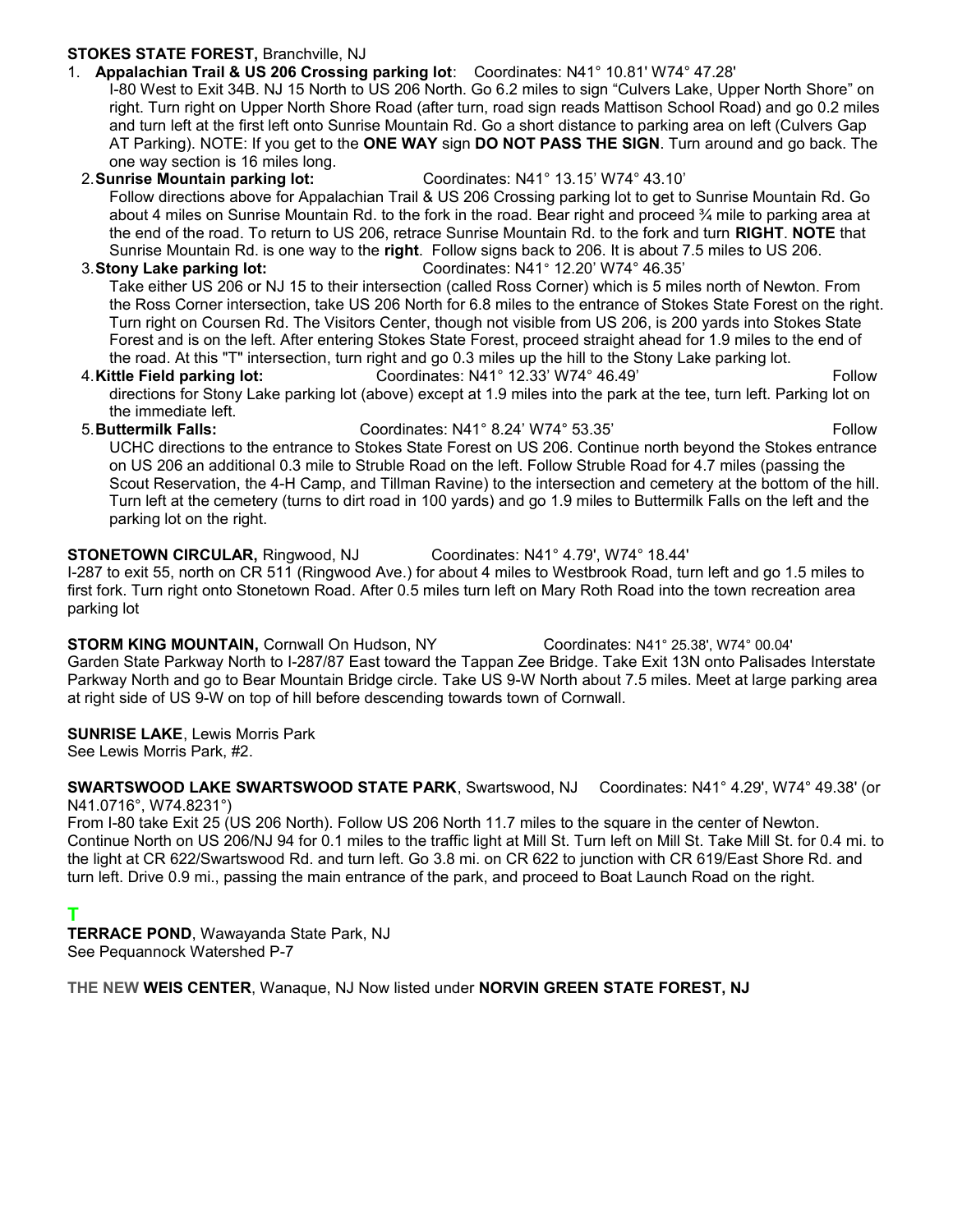## **TOURNE COUNTY PARK, Morris County**

**1. TOURNE PARK – West Entrance**, **Denville, NJ** Coordinates: N40° 54.58', W74° 26.47' (or N40.9097°, W74.4412°)

**a.** I-80 West to Exit 42-B (Parsippany, US 46). Follow signs to Mountain Lakes & US 46 on Cherry Hill Rd. for 0.4 miles. At US 46 turn left (west) and go 1.3 miles to traffic light at Boulevard. Turn right. At first light, (0.3 miles) turn left on Pocono Rd. Go about 0.7 miles to Norris Rd. Turn right and go 1.4 miles (name changes to Old Boonton Rd.) to park entrance on right. Meet at first parking lot on left where road is barricaded. (NOTE: first lot is a maintenance lot).

**2. TOURNE PARK – East Entrance**, **Boonton, NJ** Coordinates: N40° 54.46', W74° 25.95' (or N40.9076°, W74.4327°)

- **a.** From Morristown area, take I-287 north toward Boonton. Take Exit 44, at end of ramp, turn right on Main St. for 1.1 miles (Name changes to West Main St.). Turn right onto Hawkins Place for about 100 yards, then right onto Powerville Road (CR618). In 0.1 miles turn left onto McCaffrey Lane. Parking on right in 0.3 miles. Note: There is a second parking lot about ¼ mile further in McCaffrey Ln. Use first lot unless second lot is specified in schedule
- **b.** From Rt 23, take I-287 south toward Boonton. Take exit 45, then left onto US 202. Take US 202 for 0.8 miles then turn right onto Main St. Then continue as in "a." above.
- **c.** From I-80 West take Exit 39, Denville, to Rt. 46 East. Go to 1.5 miles to the 4th light and turn left onto Boulevard. Take Boulevard 2.3 miles to Powerville Road (Morris County Rt. 618) and turn left (follow sign to Tourne Park), After 0.3 miles turn left onto McCaffrey Lane. Then continue as in "a." above.

**TULIP SPRINGS**, South Mountain Reservation (See SOUTH MOUNTAIN RESERVATION)

**TURTLE BACK ROCK**, South Mountain Reservation (See SOUTH MOUNTAIN RESERVATION)

**TUXEDO CIRCULAR**, Tuxedo, NY

See Harriman State Park, off NY 17.

#### **V**

**Voorhees State Park**, 251 County Rt. 513, Glen Gardner, NJ Coordinates: N40° 41.75' W74° 53.23' From intersection of I-78 and I-287, take Route 78 west 5.9 miles to exit 17, merge with Route 31 north. In 3.4 miles, at second traffic light, make a right onto CR 513 north through High Bridge for 3.3 miles to park entrance on the left.

### **W**

#### **WALLKILL RIVER NATIONAL WILDLIFE REFUGE**

- **1. Refuge Headquarters,** 1547 Route 565 Sussex, NJ Coordinates: N41° 12.01', W74° 33.84' From Route 23 north, turn right at the Sussex Queen Diner onto Rt. 565 north (Glenwood Road). Refuge Headquarters are located 1.5 miles on left.
- **2. Liberty Loop trailhead** Pine Island, NY Coordinates: N41° 17.01', W74° 31.55' NJ 23 north to the town of Sussex. Right on NJ 284 for 7.0 miles going toward Unionville, NY. Turn right on State Line Rd by gas station. Go 1.9 miles (Note: Name changes to Oil City Rd) to the Liberty Loop trailhead on right.

WALLKILL VALLEY RAIL TRAIL, Broadhead Road, New Paltz, NY Coordinates N41° 45.11', W74° 5.21s NY State Thruway to Exit 18 West onto NY 299 into New Paltz, turn right onto NY 32, go North 0.3 mile to Broadhead Road. Turn left. The parking is lot on the left just after crossing Rail Trail.

#### **WALPACK CENTER POST OFFICE**, Walpack, NJ

Summer directions: US 206 North past Culver Lake and Stokes State Forest Office (on right) to Struble Rd. on left. Follow paved road past Tillman's Ravine parking areas. At cemetery go straight ahead to village of Walpack Center. Winter directions: US 206 North about 2 miles past Culver Lake to Tuttle's Corner. Go left on CR 560 for 2 miles to Layton. Take CR 640 and CR 615 go 2 miles to Peter's Valley. Continue 3 miles on CR 615 to Walpack Center.

**WASHINGTON CROSSING STATE PARK**, Titusville, NJ Coordinates: N40° 18.56', W74° 51.01' Take I-287 South to Exit 17 (US 202 South). Take US 202 South for about 14.5 miles to a circle. Take the 2<sup>nd</sup> exit onto US 202/NJ 31 South towards Trenton for 5.6 miles. Exit US 202 onto NJ 31 South (right ramp to NJ 31. Proceed 2.5 miles and turn right onto CR 579 (Linvale Harbourton Rd.). After 6.2 miles, turn right on Washington Crossing Pennington Rd. (CR 546). Park entrance is first right.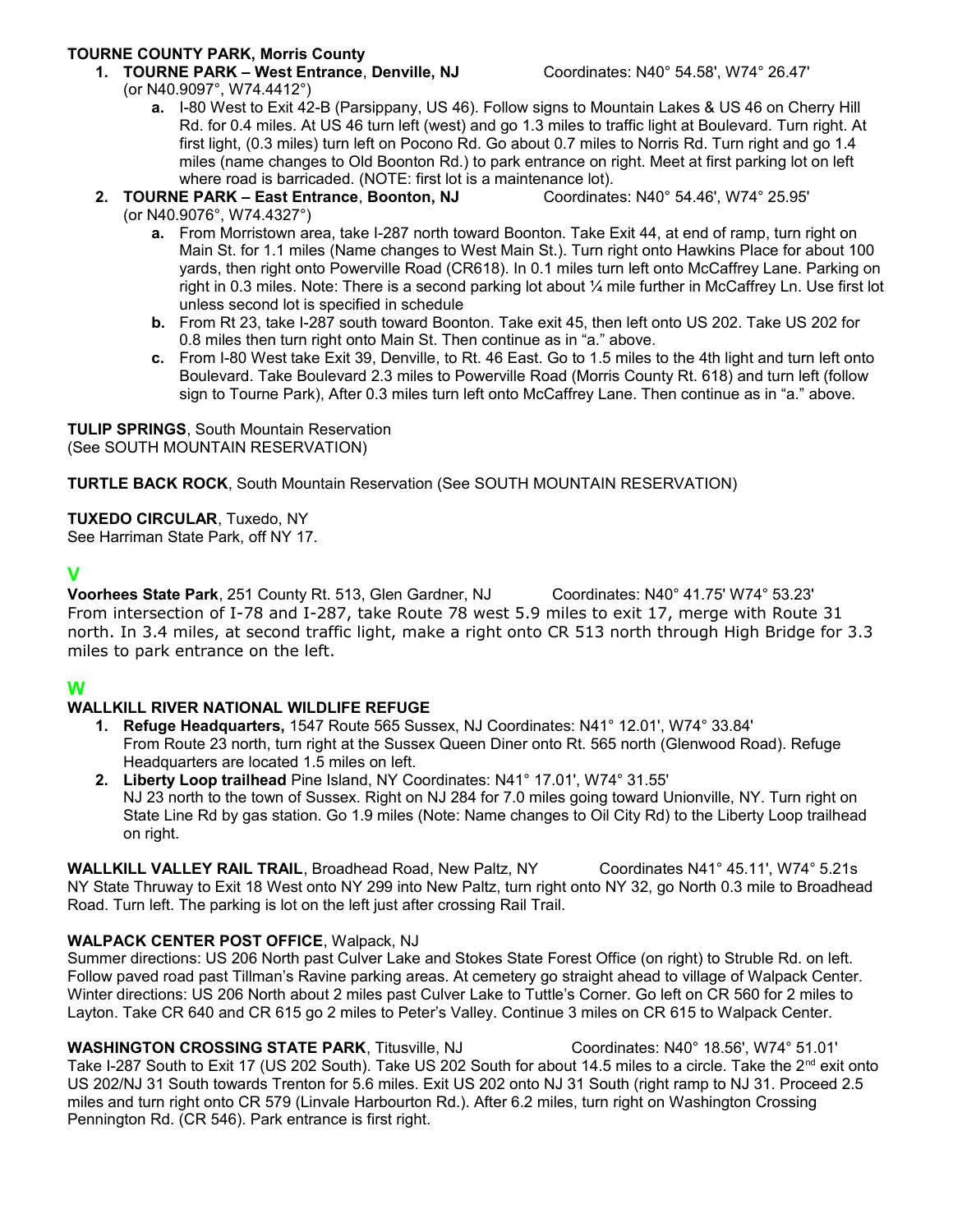#### **WASHINGTON VALLEY PARK**, Martinsville, NJ Coordinates: N40° 35.78', W74° 34.45'

Take I-78 to Exit 33 for CR 525 south toward Martinsville. Drive 3.2 miles and turn right onto Washington Valley Rd. Drive 0.2 miles and turn left onto Newmans Lane. Drive 0.7 miles to parking lot on the left.

#### **WATCHUNG RESERVATION**, Mountainside ,NJ

#### See **<http://www.ucnj.org/trailside/>**

#### 1. **Trailside Nature Center,** Coordinates: N40° 40.97', W74° 22.38'

- **1.1.** FROM LIVINGSTON: Take John F. Kennedy Parkway past the Short Hills Mall keep left, following signs to SUMMIT and River Rd. Proceed 0.5 miles at light by Novartis, turn left onto Morris Ave. Continue 1.9 miles past Overlook Hospital as road bends to left. After passing the hospital, take the first right onto Glenside Ave. then in 0.1 miles bear left onto Baltusrol Rd (signs says US 22) road name changes to Summit Rd. After 1.1 miles, at light, turn right onto Summit Lane. At traffic circle, take the second right and proceed 0.5 miles further to a right turn onto New Providence Rd. Parking lot is on the right.
- **1.2.** ALTERNATIVE: VIA US ROUTE 22: Take Mountainside/New Providence Rd. exit (turn right from westbound lanes; jug-handle from eastbound lanes). Proceed uphill northwest bound for 0.7 miles (name changes to Deer Path) to the 5th right onto Ackerman Ave. In 0.4 miles at Tee intersection, turn right onto Coles Ave. Proceed 0.2 miles to New Providence Rd. Trailside Nature & Science Center parking lot is directly across New Providence Rd.
- **1.3.** ALTERNATIVE: VIA I-78 EAST: Take Exit 44 (New Providence/Berkeley Heights). At light turn left onto Glenside Ave. Go 1.3 miles and turn right into the Watchung Reservation (CR 645 - W.R. Tracey Dr). Proceed past Lake Surprise, uphill and straight past loop picnic area. Bear left and continue 1.3 miles to traffic circle. At traffic circle take the first right and proceed 0.5 mile on Summit Lane. Turn right onto New Providence Rd. Parking lot is on the right.
- 2. **Seeley's Pond Parking Lot,** 56 Valley Road, Berkeley Heights, NJ
	- Coordinates: N40° 40.17', W74° 24.19' (or 40.6693°, -74.4033°)
	- **2.1. From I-78 going EB**, take exit 43. At Valley Road tee, turn left. Cross Diamond Hill Road and in 0.3 miles turn right into parking lot.
	- **2.2. From I-78 going WB**, take exit 43 onto Diamond Hill Rd NB. Go 0.4 miles and turn left onto Mountain Ave. Go 0.1 miles and turn right onto Martins Lane, then turn right onto Union Ave, which turns into Diamond Hill Rd. SB. In 0.9 miles, turn left onto Valley Road, then turn right into parking lot.
	- **2.3. From US 22 EB** take the Park Ave exit in Scotch Plains and immediately bear right onto New Providence Rd and follow signs towards I-78. After crossing over Rt 22, stay straight on New Providence Rd (do not turn left to go to I-78). Road changes names to Diamond Hill Rd. About a mile after leaving 22, turn right at Valley Rd., then turn right into parking lot.
	- **2.4. From US 22 WB** After passing Bowcraft Amusement Park in Scotch Plains, turn right onto Union Ave. (just past McDonald's). At the T, turn right onto New Providence Rd, (turns into Diamond Hill Rd.) for0.9 miles Turn right at the next traffic light onto Valley Rd, then turn right into parking lot.
	- **2.5. For those familiar with the TRAILSIDE CENTER parking area:** Exit Trailside parking lot and go straight across the road onto Coles Ave. which becomes Skytop Drive (a winding, wooded road). Drive 2.7 miles, just over a small bridge. At the intersection of Glenside Ave, bear left onto Valley Rd. Proceed 0.1 miles and just before the traffic light, turn left into the Seeley's Pond parking lot.

### **WAWAYANDA STATE PARK**, Hewitt, NJ

#### **CAUTION NOTE: Use of GPS to navigate to Wawayanda Park from Route 23 and other points west will very likely direct you through Highland Lakes and Barry Lakes via Wawayanda Road to the REAR GATE Park entrance. This REAR GATE is almost ALWAYS CLOSED.**

From NJ 23 North: At the Union Valley Rd (CR 513) exit, turn right. Go 7.1 miles to the traffic light in the center of West Milford, just before ShopRite. Union Valley Rd (CR 513) makes a left turn. Turn left and continue on Union Valley Rd. After 1.4 miles bear left on White Rd. to Warwick Turnpike. Turn left. Go 4.7 miles to park entrance on left. ALTERNATIVE: Go past Union Valley Rd. on NJ 23 and turn right on Clinton Rd. Go 9 miles to end and turn left on Warwick Turnpike. Park entrance is 2.1 miles on left.<br>Coo Coo

1. **Park Office** Coordinates: N41° 11.88', W74° 23.85'

Proceed on park road for 0.4 miles, bear right at fork and park in lot on left next to office.

- 2. **Swim Beach**: Coordinates: N41° 11.40', W74° 25.74'
- Proceed past Park Office 1.8 miles then left turn to parking on right 2.1 miles from office.
- 3. **Boat Launch**: Coordinates: N41° 11.30', W74° 25.55'

Proceed past Swim Beach, bear left about 0.3 miles to parking.

# 4. **Appalachian Trail (AT) Crossing on Warwick Turnpike**

At park entrance on Warwick Turnpike continue north on Warwick Turnpike for 0.4 miles to parking at the AT crossing. Parking is on both sides of the road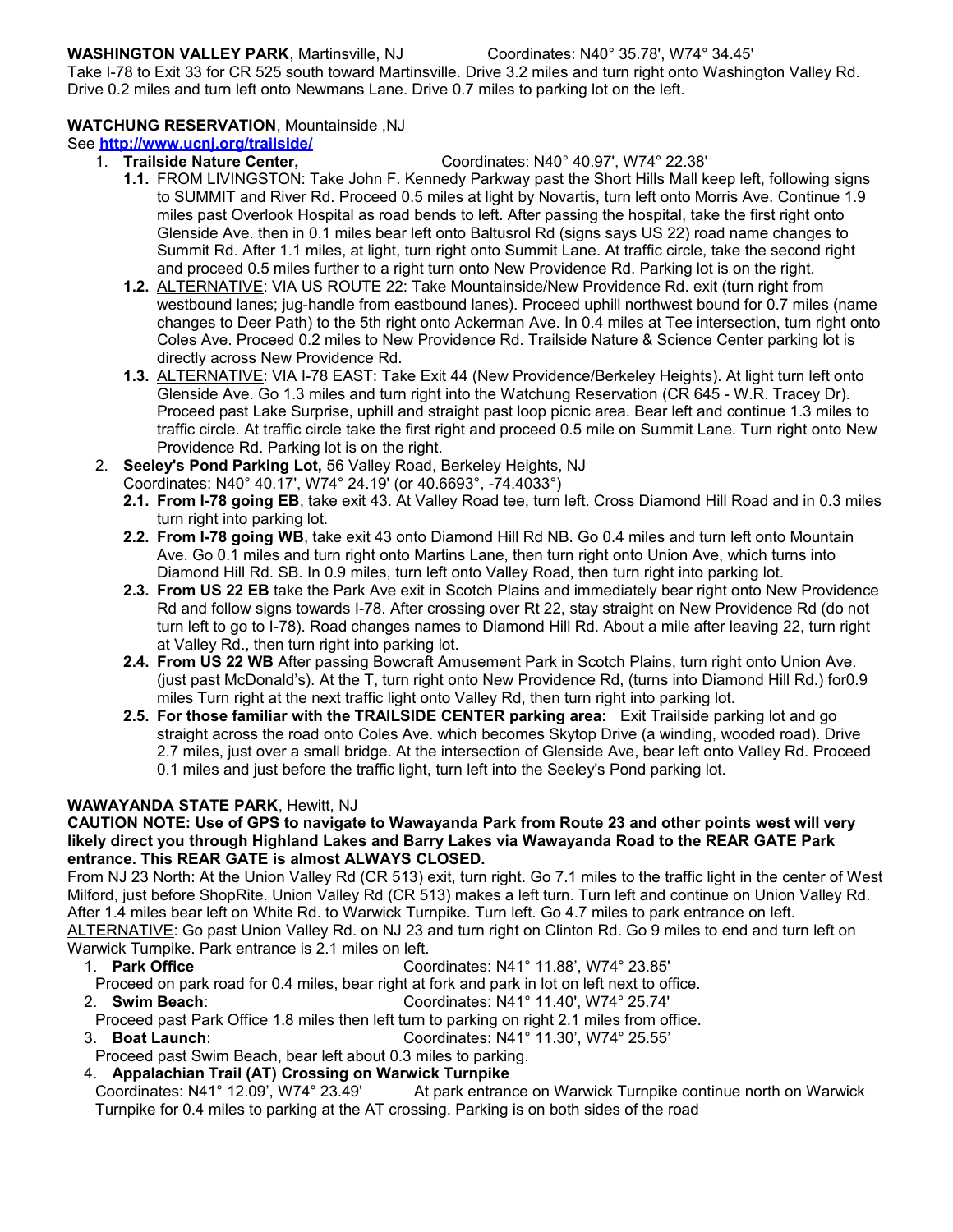#### **WEIS ECOLOGY CENTER**, Wanaque, NJ Now listed under **NORVIN GREEN STATE FOREST, NJ**

**WHITE LAKE,** 113 Stillwater Road, Blairstown, NJ Coordinates: N41° 0.14', W74° 55.00' From I-80 West Exit 12: Proceed north on CR-521 towards Blairstown for 4.9 miles. Turn left on Route 94 and travel 0.3 miles to the first traffic light. Turn right at the light and continue on CR 521 (Stillwater Road) for 2.2 miles. Cross the intersection with Spring Valley Road and continue 0.4 miles to the entrance on the right. Parking lot is on the immediate right. For canoeing, drive to the lake, unload your boat and take your car back to the parking lot near the road.

**WHITTINGHAM WILDLIFE MANAGEMENT AREA,** Fredon, NJ Coordinates: N41° 01.33', W74° 47.26' Take I-80 West to Exit 25, Newton. Follow US 206 North for 9 miles to Fredon Rd., Springdale. Turn left and go 0.9 miles to parking area on left.

#### **WILDCAT RIDGE** See Farny area

**WILDCAT MOUNTAIN** See Sterling Forest area

# **WILLOWWOOD ARBORETUM**, **Bamboo Brook Outdoor Center**, Chester, NJ

1. **Willowwood** : Coordinates: N40° 43.73' W74° 41.93' I-287 South to Exit 22 (Bedminster-Pluckemin). Turn right at end of ramp and go north on US 206 4.7 miles. At  $5<sup>th</sup>$ light turn left onto Pottersville Rd. (CR 512) and go 0.6 miles to Union Grove Rd. Turn right and go 0.5 mile. Turn left at "Y" onto Longview Rd. Go 0.5 mile to large Morris County Park sign at wire fence entrance on left. Follow dirt road across open field 0.5 mile to parking area.

#### 2. **Bamboo Brook Outdoor Center:** Coordinates: N40° 43.911' W74° 42.447'

Follow directions to Willowwood above except continue 1 mile past "Y" on Longview Rd. to left turn into parking

**Y**<br>YETTER'S DINER, Augusta, NJ Coordinates: N41° 7.22', W74° 42.79'

Take I-80 West to Exit 34-B to NJ 15 North. NJ 15 ends at US 206 at Ross' corner. Yetter's Diner is on the left at this intersection.